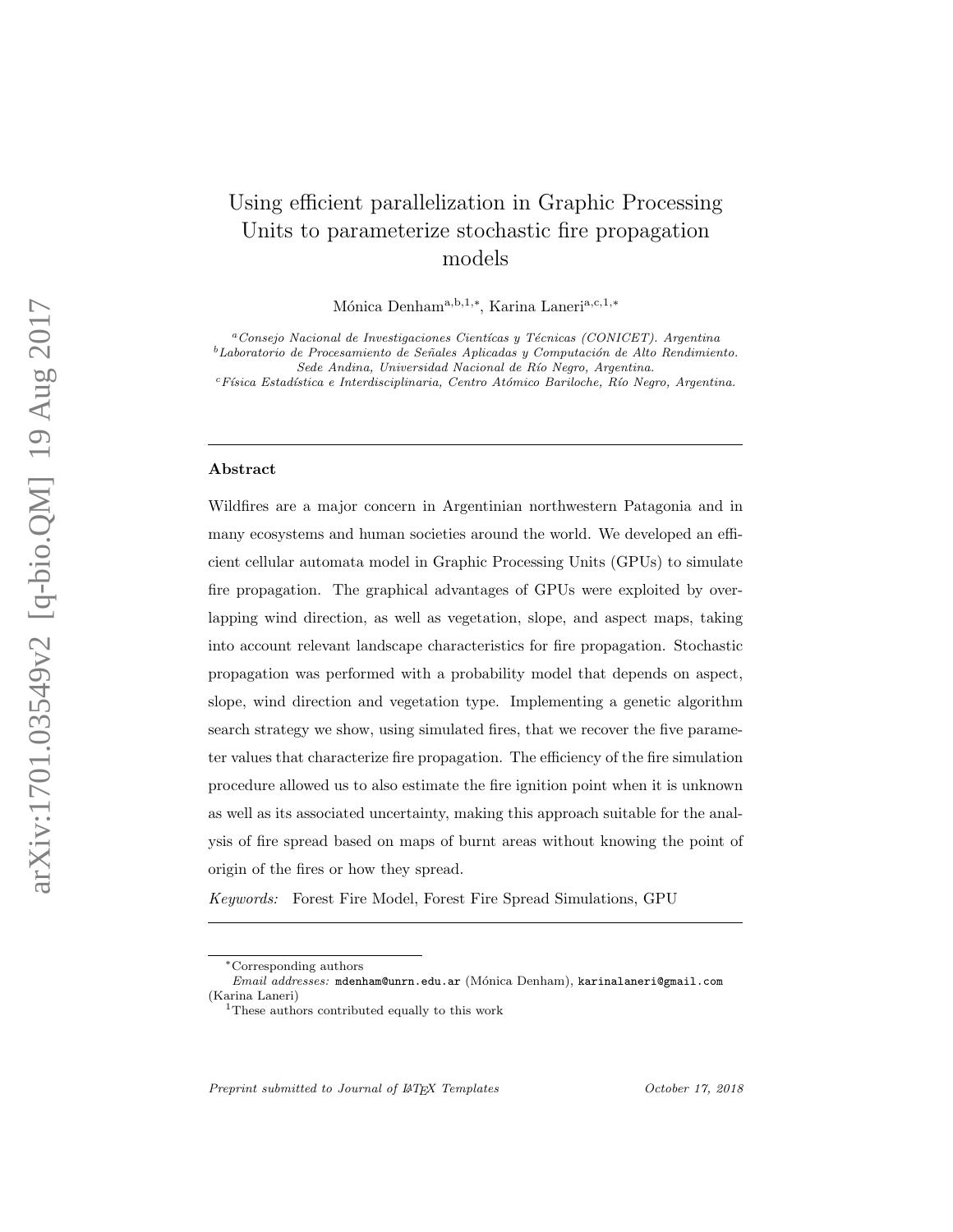#### 1. Software availability

Name of software: CUDAFires Developers: Karina Laneri, Mónica Denham Contact address: John O'Connor 181, San Carlos de Bariloche, Río Negro, Argentina. Email: karinalaneri@gmail.com, mdenham@unrn.edu.ar Availability and Online Documentation: All the source code is available with a simple request to the authors. Year first available: 2016 Hardware required: CUDA devices with compute capability 1.1 and above. Software required: CUDA SDK Programming language: C/CUDA Program size: 3.0MB.

#### 2. Introduction

Wildfire affects many ecosystems and human societies around the world. Global environmental change is apparently producing changes in fire regimes, underscoring the importance of understanding how fire spreads in different ecosystems [\[1\]](#page-20-0). Topography, wind velocity and direction, fuel properties, air and fuel moisture, fire history and topographic aspect are some of the variables that can influence how fire will propagate at a specific site [\[2,](#page-20-1) [3,](#page-20-2) [4,](#page-20-3) [5\]](#page-21-0). In the Argentine Patagonia, forest and shrubs have high fuel loads (100 tons/hectare or more of rotting wood, fallen trees, etc.). The relative humidity of this coarse material achieves the critical level of 20% during dry seasons and weather conditions maximizes the fire risks during summer months.

Several models and simulators have been developed, i.e. BEHAVE, FAR-SITE, fireLib, PROMETHEUS [\[6,](#page-21-1) [7\]](#page-21-2) which implement related models of fire spread based on the physics of fire behavior [\[8,](#page-21-3) [9,](#page-21-4) [10\]](#page-21-5). However these forest fire simulators use environmental variables as inputs which are usually difficult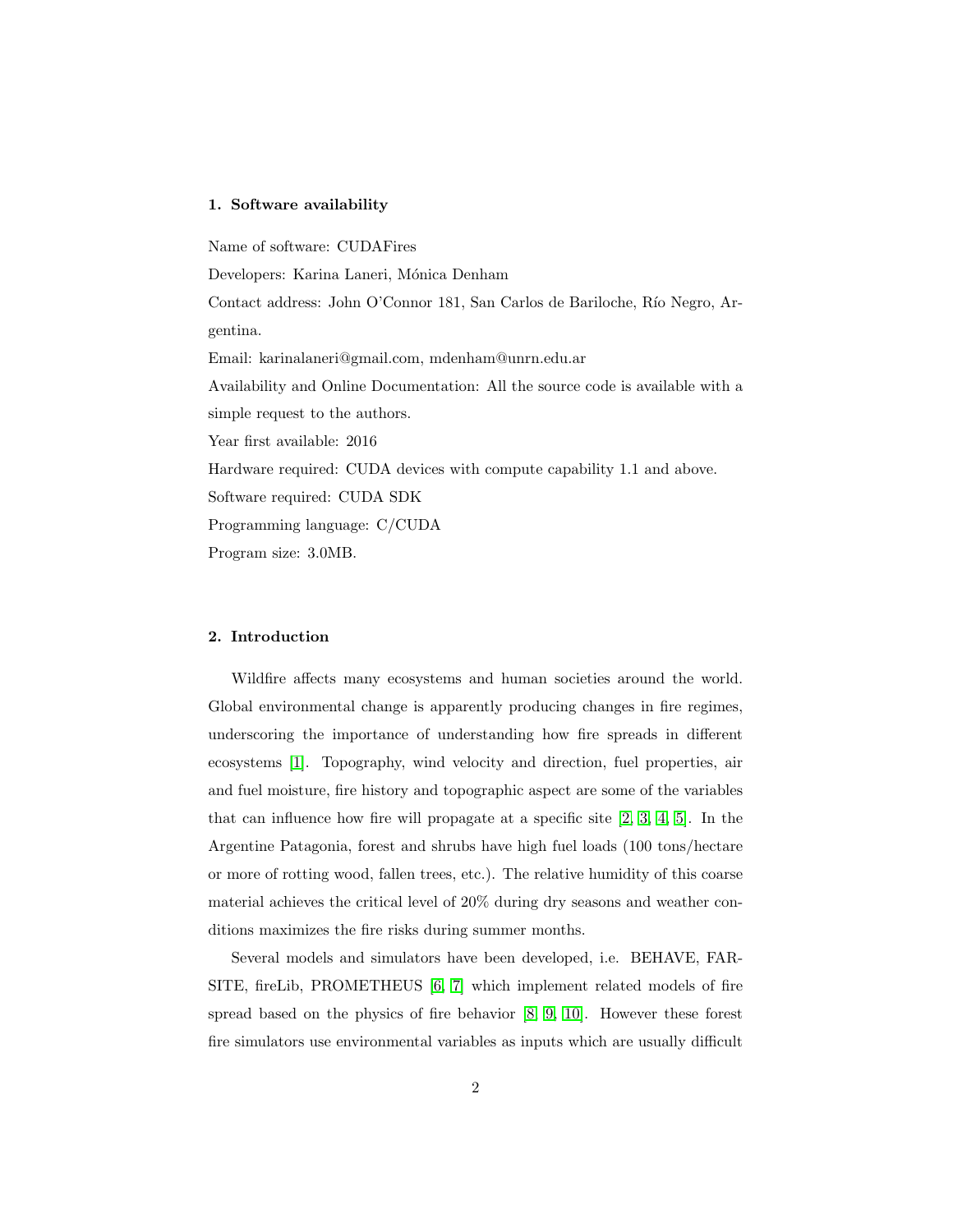to quantify for many specific sites like Patagonia. Therefore the advantage of probabilistic models in our region relies in the fact that fuel models are still not available for the Patagonic region. For instance, wind speed and direction are hard to measure in a fire context because fire itself produce strong wind gusts. Fuel and air humidity change because of fire. Fuel type is usually considered as the average of typical vegetation of the area, while weather and topography are generally interpolated values that can be calculated for example using WindNinja [\[2,](#page-20-1) [5,](#page-21-0) [11,](#page-21-6) [4\]](#page-20-3).

The cellular automaton (CA) approach was efficiently used by Russo et al. [\[12\]](#page-21-7) to run thousands of simulations to build hazard maps that have been shown to be robust and efficient in predicting fire spreading behavior in several cases. Some stochastic spatial propagation models where fire contagion occurs from cell to cell in a lattice were successfully used to reproduce fire-scar data of semi-arid mountain systems in USA as well as of Northern Patagonia Andean region [\[13,](#page-22-0) [14\]](#page-22-1). In these models the propagation probability from cell to cell is calculated from several covariates that represent the environment in which propagation takes place [\[13\]](#page-22-0), instead of using a function based on the physical principles of heat propagation [\[8\]](#page-21-3). The associated parameters of the model can vary in a range of acceptable values. One possible method for the exploration of parameter space is the Genetic Algorithm (GA) which has proven to be useful for Individual Based Model (IBM) calibration [\[15,](#page-22-2) [16,](#page-22-3) [2,](#page-20-1) [5\]](#page-21-0) as well as for other dynamical models [\[17\]](#page-22-4).

As a benchmark, the model used in [\[13\]](#page-22-0) was run with SELES[\[18\]](#page-22-5) and the performance of one hundred thousand simulations of 9 fires with known ignition point fitted using Approximated Bayesian Computation (ABC), took about 10 days on a PC, running on Intel(R)  $i7-4770K$  CPU. This method requires a large number of simulations to explore the parameter space, for which high performance computing can be specially useful. Often, millions of simulations need to be compared with a data set of reference, using a given measure of similarity between simulated and observed data (or fitness in the GA sense). This stage of the process can became a bottle neck of the application.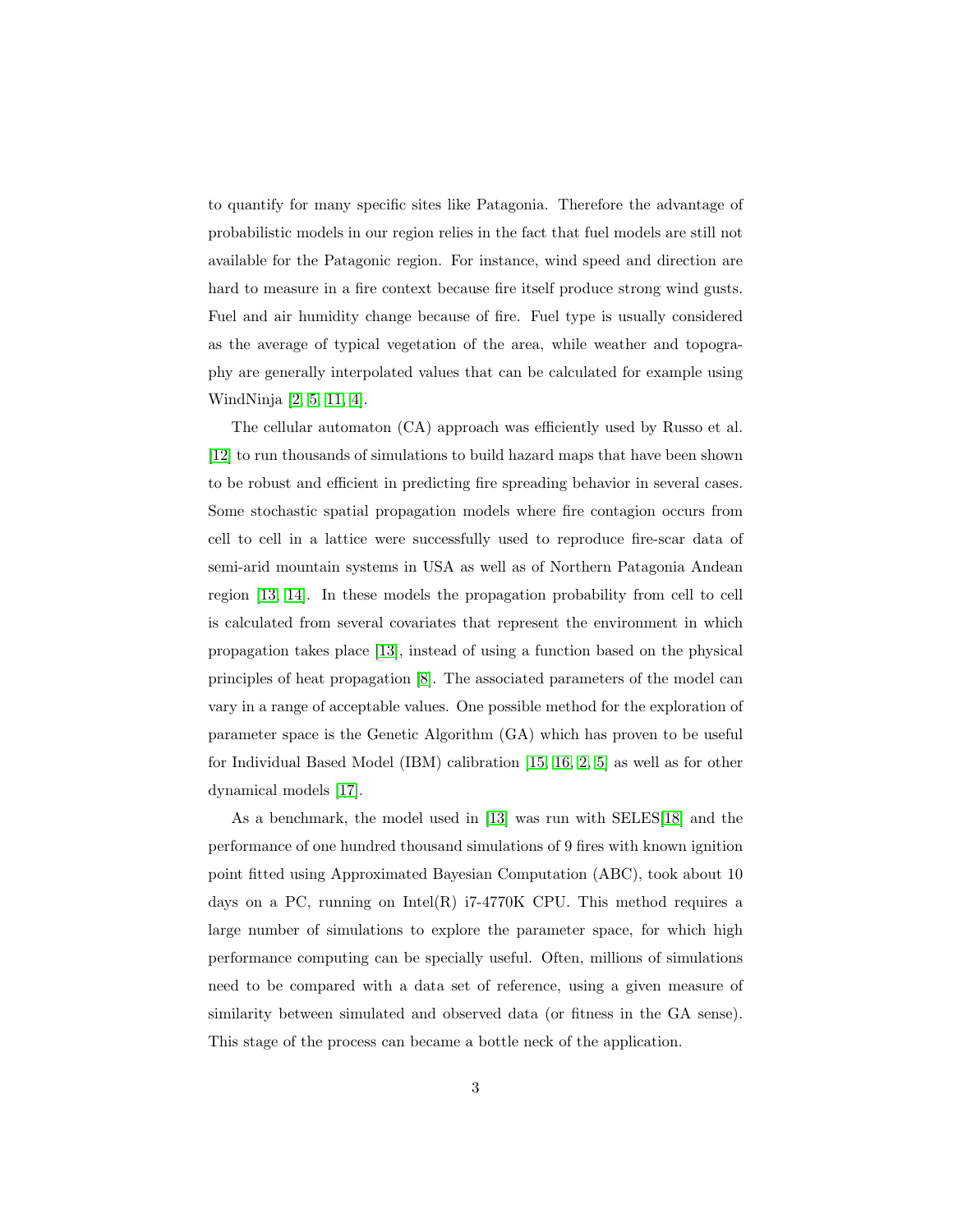In this work we develop a high performance application, parallelized using General Propose Graphical Processing Units (GPGPU) architectures and CUDA programming model explained in the [Appendix A,](#page-24-0) for the type of fire propagation models presented in [\[13\]](#page-22-0). We propose a Genetic Algorithm (GA) in order to improve the search on parameter space. This methodology was previously tested [\[5,](#page-21-0) [2,](#page-20-1) [4\]](#page-20-3) for forest fire parameter estimation and was proved to be very effective to accelerate convergence to the best set of parameters. Alternatively, a more simple brute force method based on Monte Carlo sampling (MC) can be used to find the best set of parameters. Albeit computationally more simple, this method is less efficient in terms of computational time, as we will show later.

Other fire simulators, including BEHAVE, FireLib, and FARSITE do not use GPU's and due to their sequential nature, as well as the high amount of input data they need, they are unsuitable for real-time applications for simulation and prediction [\[19\]](#page-22-6) unless they implement parallel strategies like MPI and OpenMP runtime environments [\[20\]](#page-23-0). Recent papers [\[21,](#page-23-1) [19,](#page-22-6) [22\]](#page-23-2) show that using the GPUs, accelerations ranging from 64x to 229x were reached and therefore a real-time simulator can become possible, which would be a vast improvement on the current state of the art. However these works do not implement the fitting methodology that we develop in this work. On top of the runtime improvement, interactive simulations on GPUs are actually used as operational prediction tools for fire propagation [\[23\]](#page-23-3).

The work we present here has two main goals: on the one hand the development of a high performance modular open-source application to accelerate fire propagation prediction and scale-up fire propagation applications. On the other hand, the accurate estimation of fire propagation parameter values from maps of burnt areas.

An important limitation of the approach presented by Morales et al. [\[13\]](#page-22-0) is that the original ignition point has to be known in order to perform the estimation of fire propagation parameters. Very recent works have developed alternative ways to determine the fire ignition point from only the final fire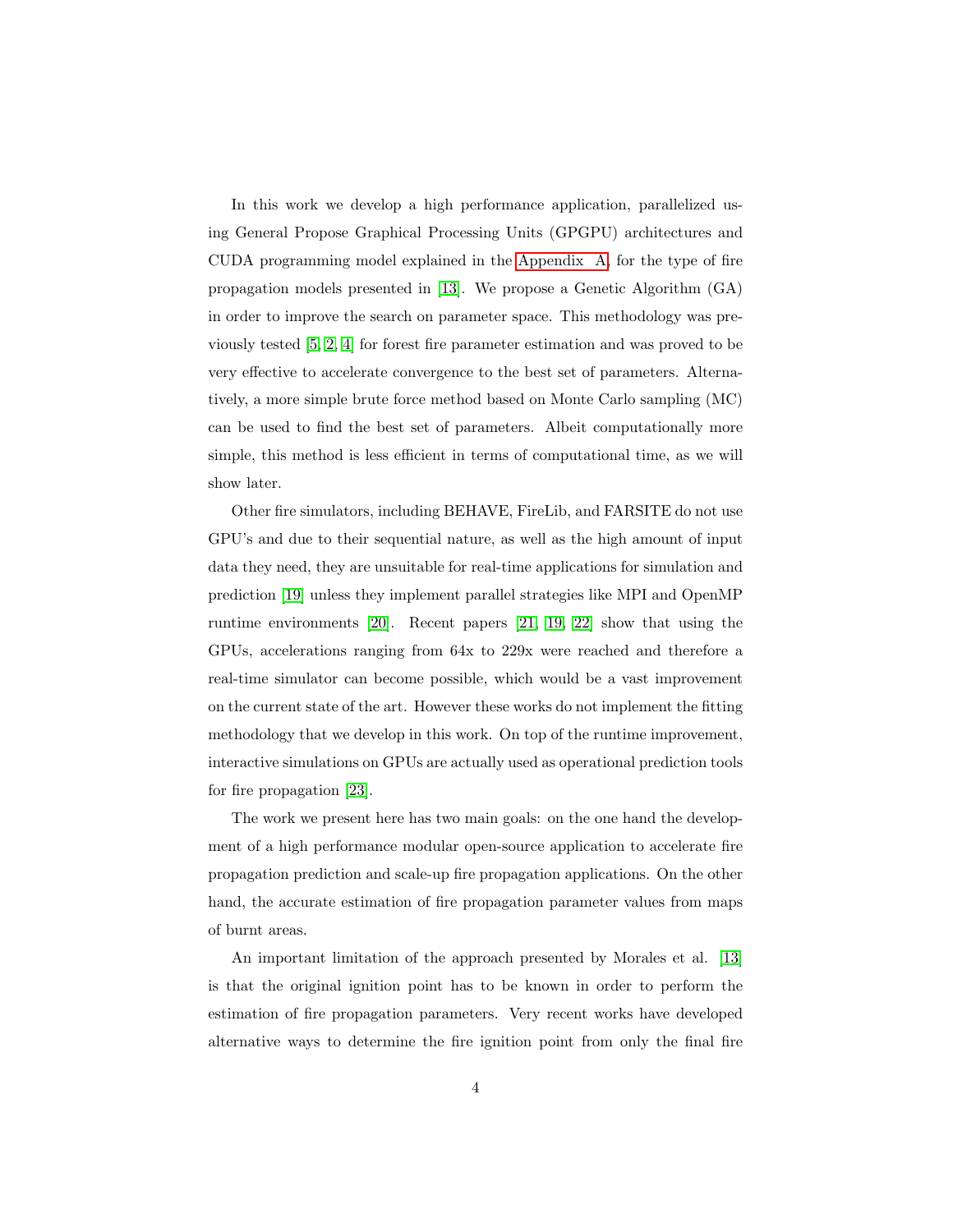perimeter [\[24\]](#page-23-4). With an efficient simulation procedure like the one presented in this work, we are able to recover all five parameters that characterize our fire propagation using only the information of the final burnt area corresponding to a single fire. However as expected, there is a limited number of propagation parameters that can be accurately determined from the information of only one fire scar and the treatment of the ignition point as an additional parameter may generate overfitting. Besides this limitations that will be discussed, the feasibility to determine the ignition point and the associated errors, constitutes a valuable information when mapped fires have unknown starting points.

Even though we don't take into account fire evolution in time, our application was built with the potential to fit fuel consumption times as the fire spreads, allowing to test in the future different hypothesis on the inflammability of different vegetation types.

#### 3. Methods

#### 3.1. Forest Fire Spread Simulation

Fire spreads to neighboring cells according to the following probability (Equation [1\)](#page-4-0) :

<span id="page-4-0"></span>
$$
p = \frac{1}{1 + \exp(-(\beta_0 + \beta_1 I_f + \beta_2 \psi + \beta_3 \omega + \beta_4 \sigma))}
$$
(1)

where  $p$  is the propagation probability that is a function of fuel type (forest or shrubland), aspect, relative wind direction and slope of the target cell.

In Equation [1,](#page-4-0)  $I_f$  is a vegetation indicator variable equal to 1 for cells occupied by forest and 0 otherwise, so that  $\beta_0$  is the baseline fire-propagation probability for shrubland cells and  $\beta_1$  measures the difference between shrubland and forest. For instance, if fire is less likely to propagate in forest than in shrublands, then  $\beta_1$  should be less than zero.

Aspect has an important effect in the studied area due to its effects on fuel moisture: sites facing towards the NW have the driest conditions and sites facing SE are the moistest. Thus for landscape cells with a slope greater than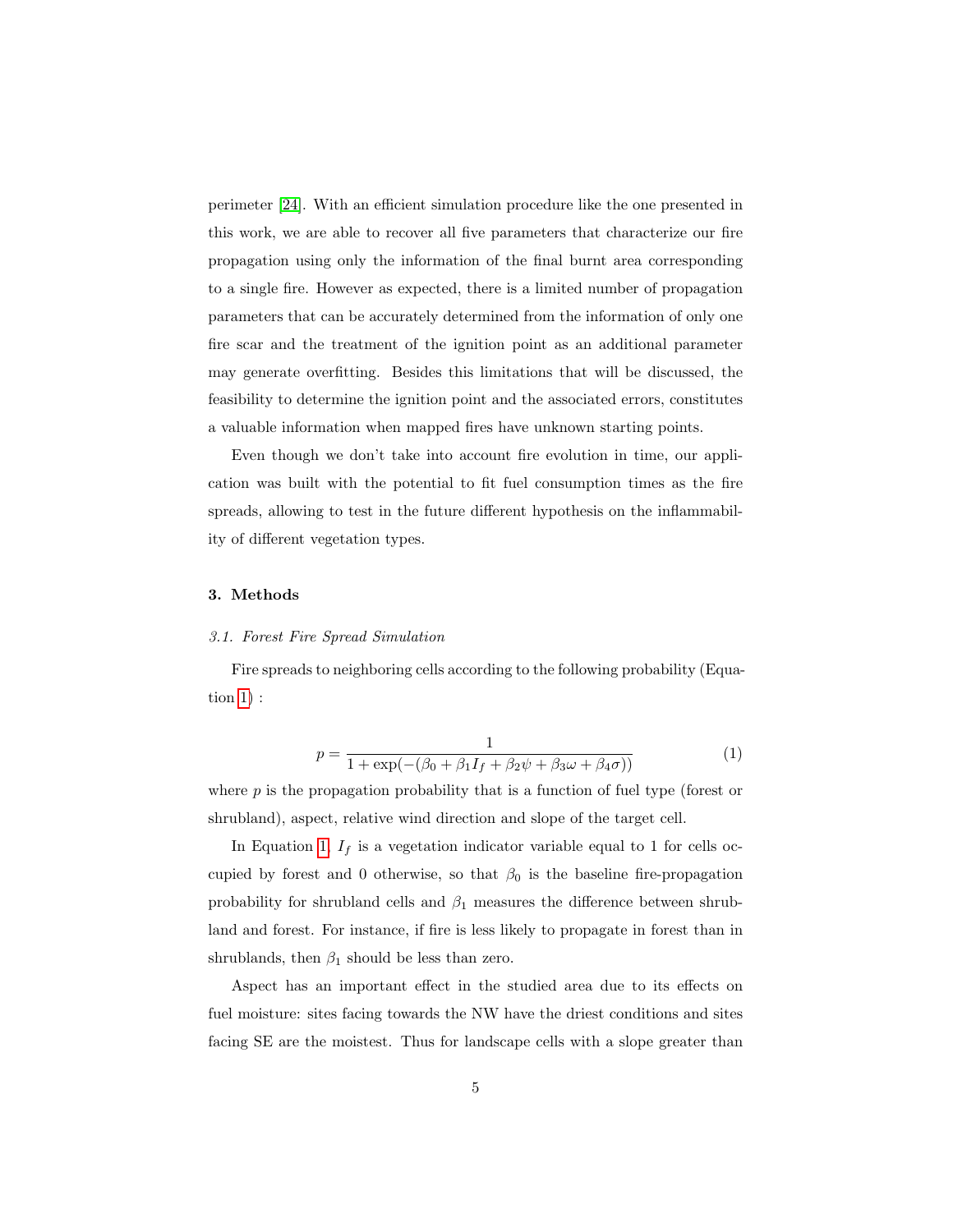5 degrees, the relative aspect  $\psi$  is calculated as:  $\psi = \cos(\theta - 315^{\circ})$ . Then the relative aspect takes values of 1 for NW facing sites and -1 for those facing SE.

As in [\[13\]](#page-22-0) , wind direction for each cell was derived from the average dominant wind direction during the fire season and modified from topography using WindNinja [\[25\]](#page-23-5). Then, for each of the 8 cells neighboring an ignited cell  $\omega = \cos(\phi_w - \phi_c)$  was calculated where  $\phi_w$  is the wind direction in the target cell and  $\phi_c$  correspond to the angle between the ignited cell and the neighboring cell. Then,  $\omega$  takes values of 1 if the landscape cell is downwind from the ignited cell and -1 if it is upwind from it.

Slope is calculated based on the digital elevation map (DEM) and is ignored whenever the target landscape cell is at a lower elevation or when slope is zero. The normalized slope ( $\sigma = slope/100$ ) is used when the target cell is higher in elevation than the burning cell.

Therefore, parameters  $\beta_2$ ,  $\beta_3$  and  $\beta_4$  modify the propagation probabilities according to aspect  $(\psi)$ , wind direction  $(\omega)$ , and slope  $(\sigma)$  respectively, being the upper limit for this logistic function equal to 1. The  $\beta_i$  values are the same for all cells since they are characteristic of the whole fire propagation process, being the coefficients  $(\omega, I_f, \psi, \sigma)$  the ones that change from cell to cell according to the environment.

The model is defined on a two-dimensional lattice of length L that represents the landscape, with sites in four possible states, burnt and active, burnt and inactive, burnable and impossible to burn. A burnt cell gets inactive after a given time that depends on the vegetation type of the cell. For simplicity, we set both times for forest and shrubland equal to one time step of simulation.

To test our method, we generated a synthetic (simulated) fire with a set of known parameters extracted from [\[13\]](#page-22-0), that from now on we'll refer to as the "reference fire".

Fire ignition and propagation were set according to the following rules:

• For the reference fire, the ignition point was set fixed at an arbitrary site. However, for simulations we considered two cases: fire starting from the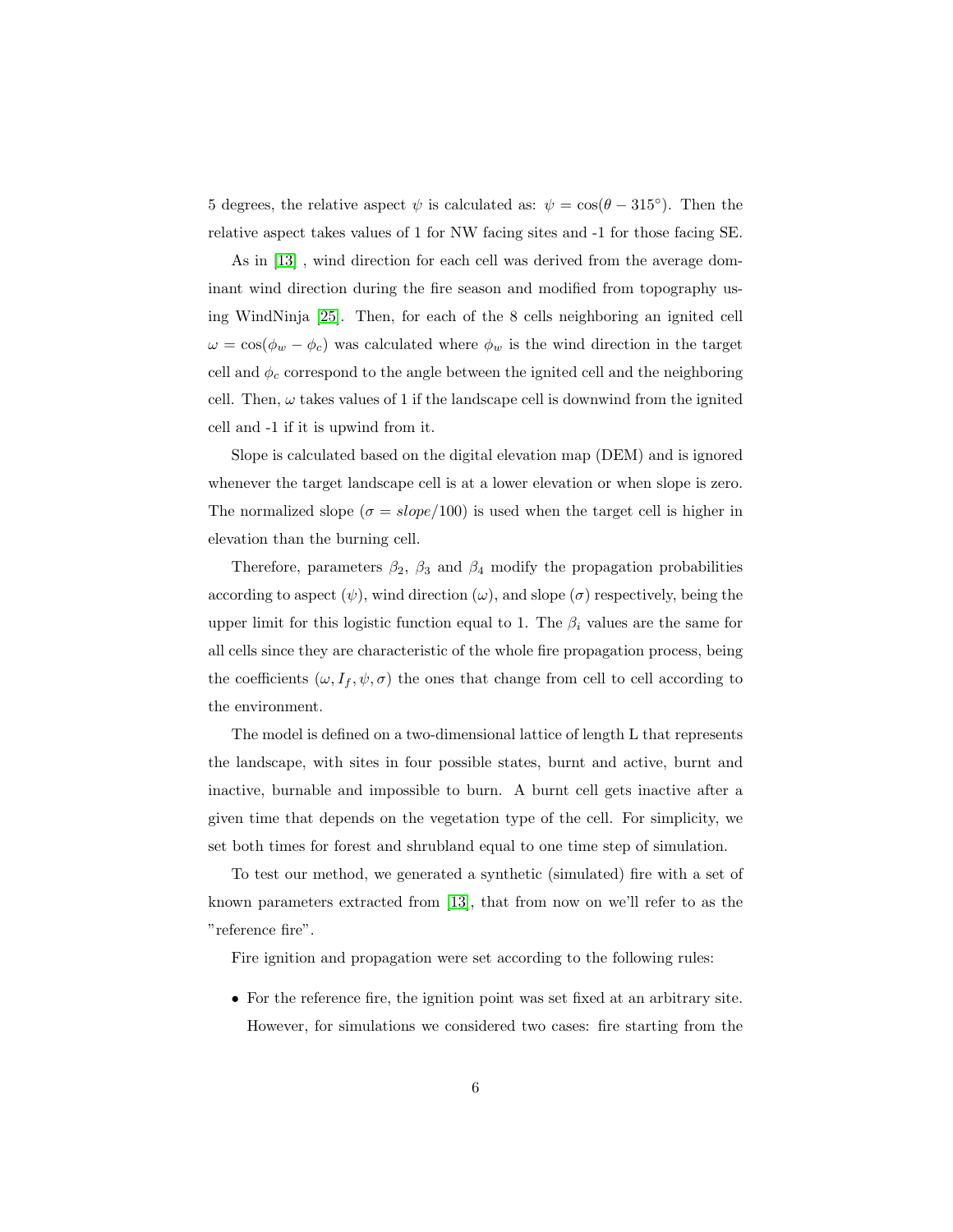same point than the reference fire or fire starting from a random ignition point within the reference fire burnt area.

- All cells are checked in parallel and a given target cell is burnt according to the probability  $1 - (1 - p_i)^8$  with  $i = 1, 2..8$  the number of neighbors cells and p defined in Equation [1.](#page-4-0)
- Once the fire propagation stops by itself, we compute the fitness according to Equation [2](#page-8-0) (section [3.2\)](#page-7-0). We got sure that the fire doesn't reach the edges of the lattice.
- We ranked all simulations according to their fitnesses. We selected the ensemble of parameters with fitness smaller than a cutoff value. The cutoff was chosen as the value from which the histogram is stationary.

For model calibration we took as the reference a fire produced with a set of parameters extracted from [\[13\]](#page-22-0). We then produced one million simulations with different sets of parameters that were compared to the reference in order to recover the known set of parameters.

Fire propagation occurs on the substrate shown in Figure [1](#page-7-1) that corresponds to the Northern Patagonia Andean region at 40◦ − 41◦30'S latitude. Wind direction is highly constant during the fire season with 78% of day coming from NW or WNW. Terrain is mountainous, with valleys and steep slopes formed by glacial activity. Average annual precipitation varies approximately from 800mm to 3000mm (western limit and eastern areas respectively) and approximately 60% of the total precipitation falls during the winter season (from May to August). Spring and summer months are typically dry ([\[26\]](#page-23-6)).

Raster maps for slope, aspect, vegetation and average wind speed and direction are used as inputs. Maps meta data allow them to be geographically referenced in the physical real space. In our example, maps were 801 x 801 cells, with 30m x 30m cell resolution. Figure [1](#page-7-1) shows some of these maps.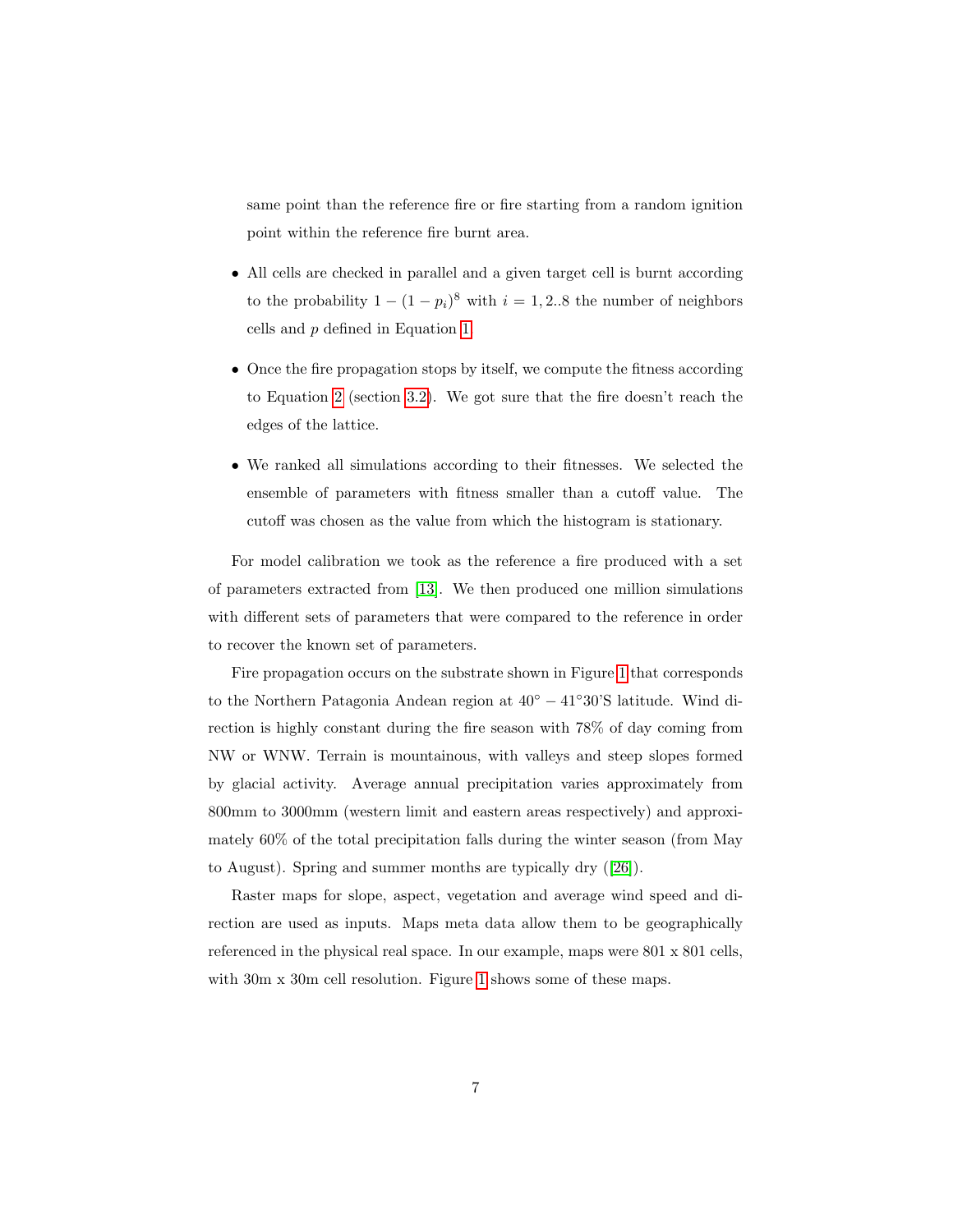

<span id="page-7-1"></span>Figure 1: Landscape layers where the fire propagation takes place. Wind direction was considered as the average wind in the region. Vegetation values are: 0 for non burnable cell (lakes, roads and firewalls), 1 for forest and 2 for shrubland.

#### <span id="page-7-0"></span>3.2. Model fitting

A Genetic Algorithm (GA) was used to search for combinations of input parameter values that generate fire scars similar to that of the reference fire. According to the GA methodology, populations are formed by individuals or combinations of  $\beta_i$  values (from Equation [1\)](#page-4-0) that are the propagation parameters of the fire simulator. As an alternative more simple methodology we implemented a brute force Monte Carlo algorithm explained in [Appendix C](#page-27-0) that allowed us to have a benchmark to compare simulation times between the Genetic Algorithm and a very simple brute force Monte Carlo approach.

A measure of similarity between simulation maps and reference map is needed to select the best ensemble of simulations that determine parameters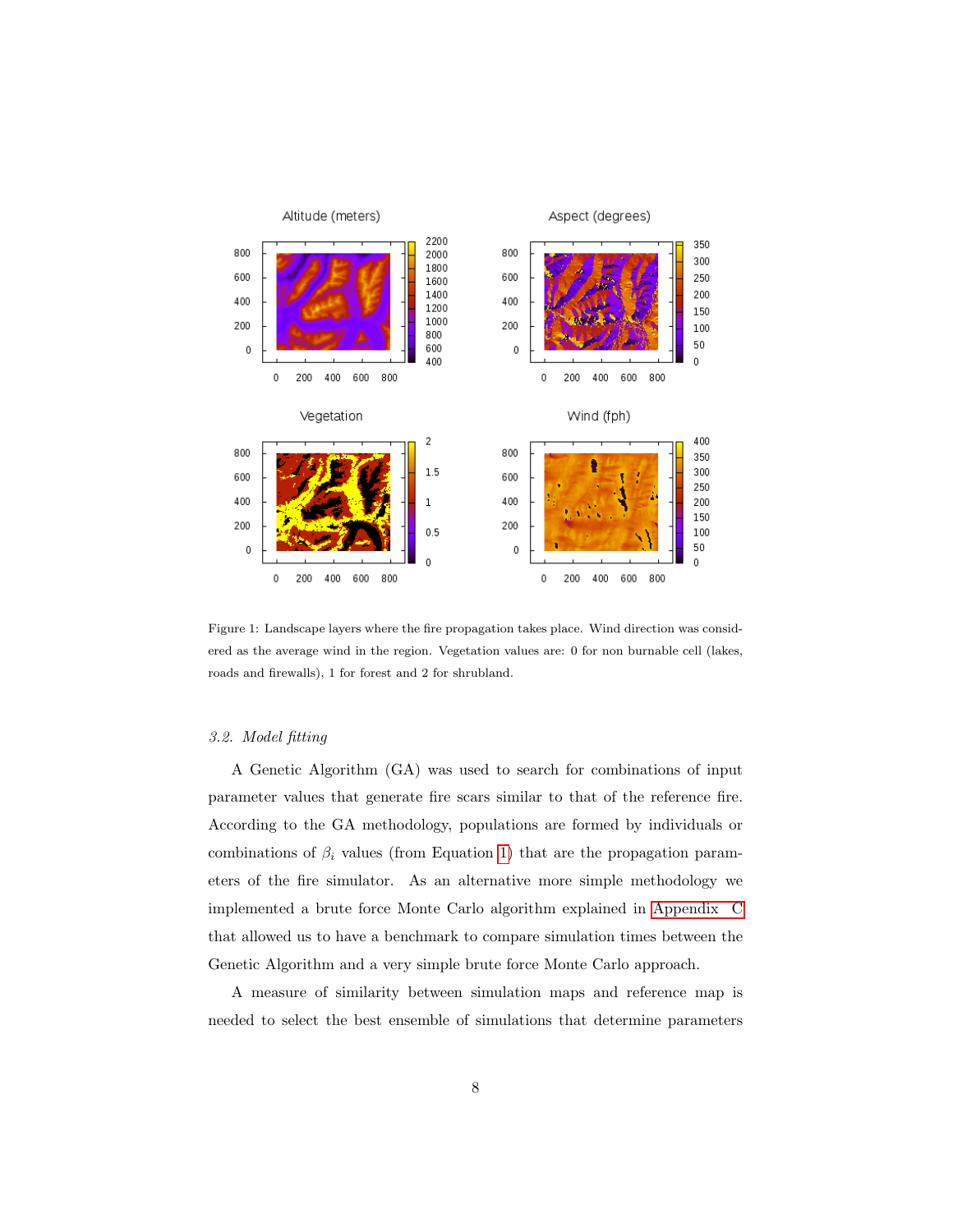and associated uncertainty (see Supplement of [\[17\]](#page-22-4)).

Two fitness functions were used, both of them based on the difference between simulated and reference fire maps (Equation [2](#page-8-0) and the other one is presented in [\[13\]](#page-22-0)). The "reference fire" of our synthetic experiment was compared with simulations using both fitness functions. Given that our fire propagation is stochastic, the same set of parameters and ignition point will give rise to different fire-scars, for different random seeds.

One of the fitness functions (Equation [2\)](#page-8-0) implemented and used in [\[5\]](#page-21-0) denotes the discrepancy between real and simulated fires, counting burnt overlapped cells. This function is 0 when simulation and real maps are perfectly overlapped and does not discriminate cells by fuel type.

<span id="page-8-0"></span>
$$
\delta = \frac{(A \cup A^*) - (A \cap A^*)}{A} \tag{2}
$$

In Equation [2](#page-8-0) A denotes reference map (real fire map) and  $A^*$  denotes simulated fire map. The ∪ symbol means the amount of cells in the union of burnt cells (burnt cell in simulated map or burnt cell in the reference map), ∩ is the total of burnt cells in both maps (the intersection of the reference and simulated map). The numerator of Equation [2](#page-8-0) is the difference between real and simulated map. The denominator is for normalizing that difference with respect to the size of real fire area and accounts for the amount of burnt cells in the real fire map. The other fitness equation was previously defined elsewhere [\[13\]](#page-22-0). Both fitness functions were used. Simulations were ranked according to the fitness and the corresponding parameter values were used to estimate parameters and associated uncertainties. With the best ranked simulations we plotted the histograms of  $\beta$  values that allowed to determine the uncertainty associated with the fitting methodology. Simulations were parallelized in order to take advantage of actual hardware architectures like graphic cards. Next section presents the CUDA C parallel implementation of our application.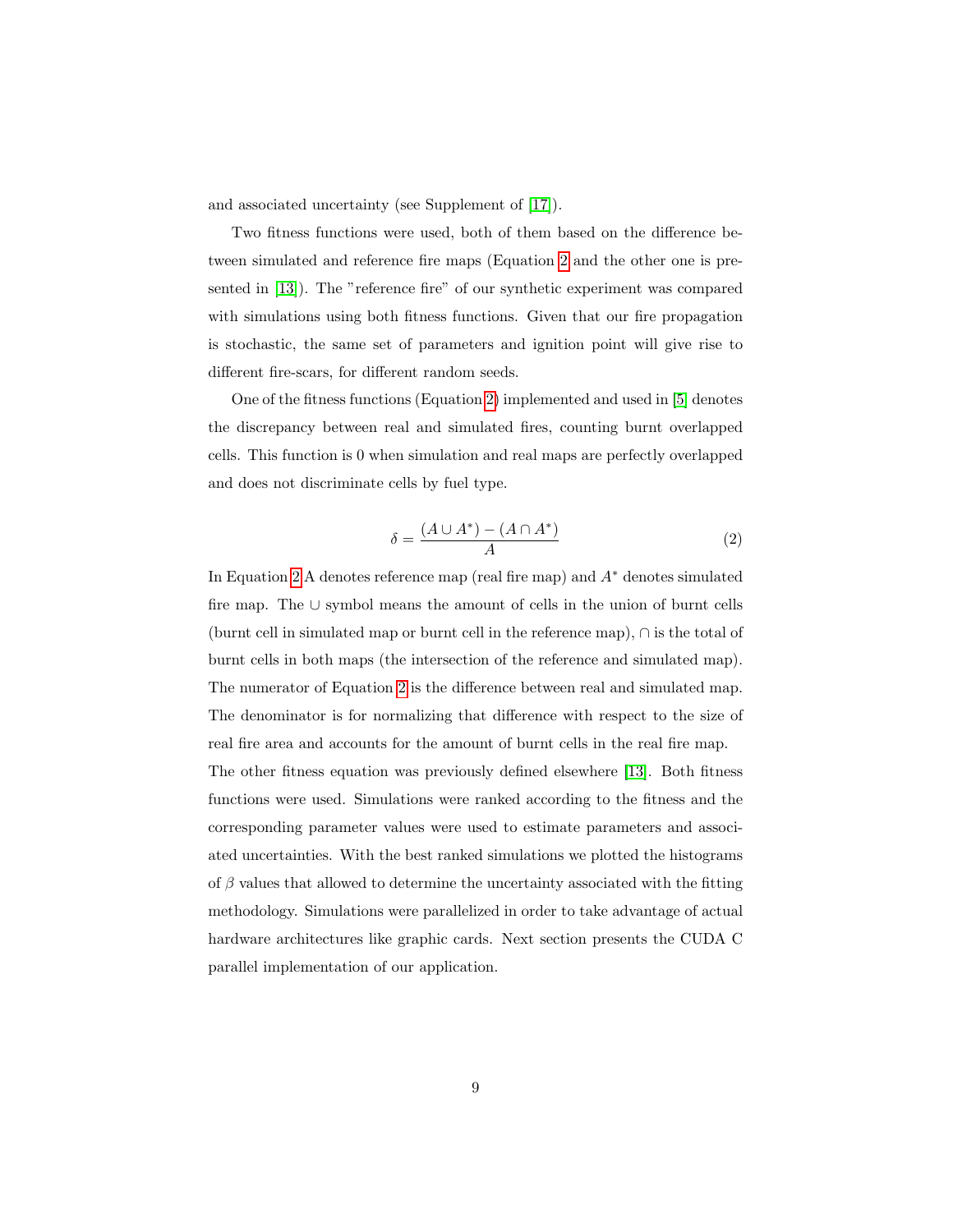#### 3.3. CUDA C Implementation

Our parallel application was developed in CUDA C for General Purpose Graphical Processing Units (GPGPUs). These graphic cards are a massively parallel platform that offer high computational power. [Appendix A](#page-24-0) describes the main features of graphic cards and CUDA parallel model.

Our approach is based on the parallelization of simulation steps: a thread per matrix cell is launched in order to compute if a (target) cell will be ignited or not. Each thread calculates Equation [1](#page-4-0) for each of its neighbouring cells and accumulates the product  $(1 - p_i)^8$  which is the probability of no ignition of the target cell. Therefore the ignition probability of the target cell is calculated as  $1-(1-p_i)^8$ . A random number in the range [0,1] is calculated and compared with the ignition probability determining if fire spreads to the target cell. Therefore, the state of all cells are updated at the same time, avoiding sequential cell by cell computation and in this way, reducing total runtime.

Furthermore, in order to reduce runtimes, a GA improvement was implemented: for each simulated map, when fire stops the current simulation is terminated and next simulation starts. This is done with a flag used in GPU but tested in CPU, since the cellular automata is driven and executed on GPU. This data movement from GPU to CPU, produces an overhead that was not significant in this case because most simulations stopped at early iterations. Then, this reduction of simulation steps overcomes the communication overhead.

As we are dealing with stochastic simulations, even if the set of parameters for all the simulations is exactly the same as the reference parameters, we obtain different final scars for different random seeds. The fitness difference for that case is around 0.05, which we took as a baseline fitness below which we have the effect of stochasticity. For histograms of fitted propagation parameters with fixed ignition point, we took the cutoff value of 0.3, while for the case of variable ignition point the cutoff value used to plot the histograms was 1.5. The cutoff values were chosen as the value from which the histogram shape was stationary.

We had used a counter based random number generator: the Random123 library. This library is a collection of counter-based random number generators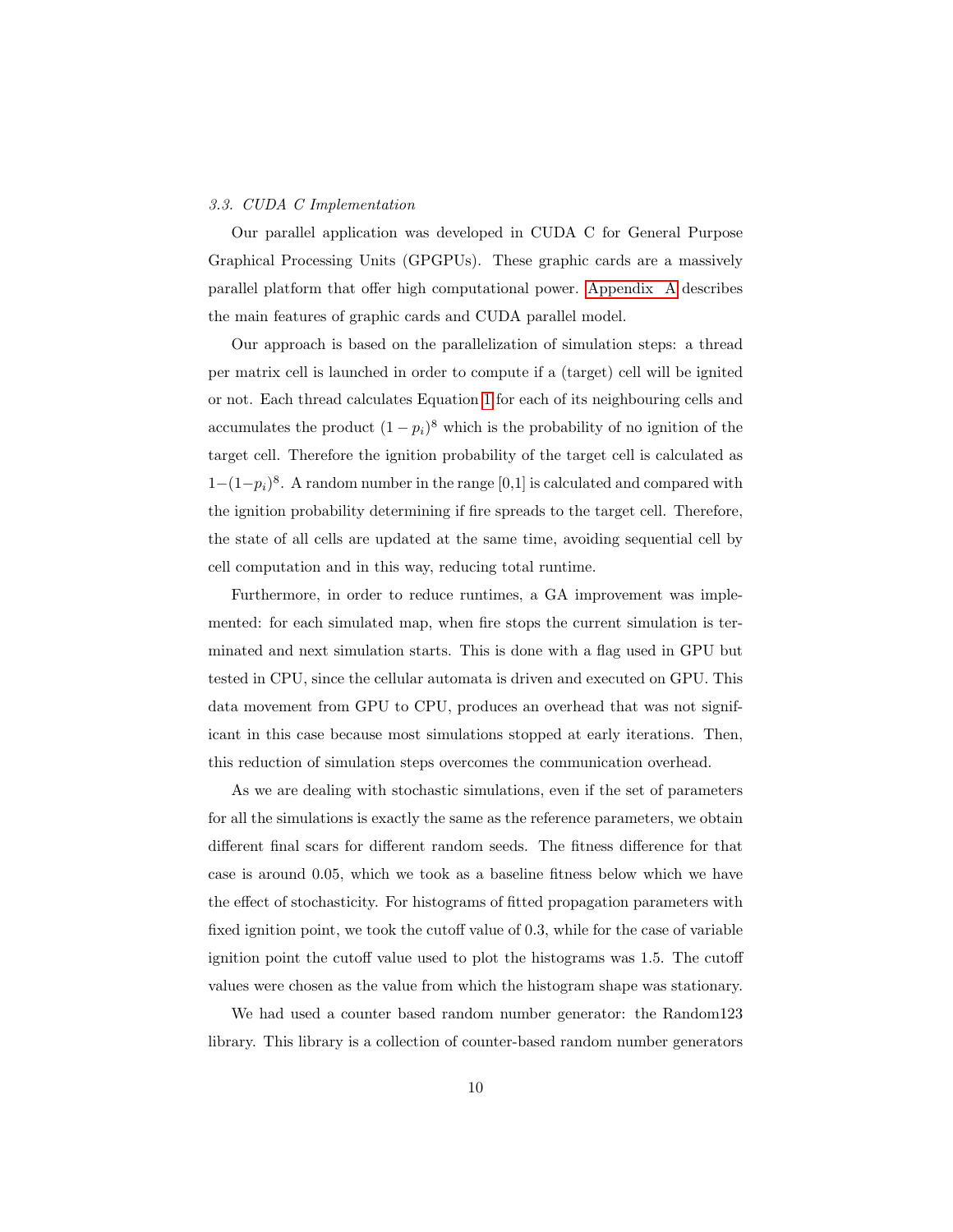(CBRNGs) for CPUs (C and C++) and GPUs (CUDA and OpenCL). From this library, Philox generator was used. It allows to generate a very large number of random numbers concurrently, and guarantees that the random numbers are uncorrelated and uniform distributed between 0 and 1.

#### 4. Results and discussion

Parameters of the fire of reference are listed in Table [3](#page-13-0) and were chosen so that fire scars never reach the borders of the lattice. Propagation stops because of the environment and because cells have a turn off time that depends on vegetation fuel type. We present the results for a turn off time of 1 step of simulation for both forest and shrubland. Parameters corresponding to forest, wind, slope and aspect were randomly sampled from a uniform initial distribution and from a gaussian distribution. In order to provide clarity through this section, only results using an initial gaussian distribution are shown and results using an initial uniform distribution can be seen in [Appendix D.](#page-29-0)

<span id="page-10-0"></span>

| Initial             | Mean | Standard  | Range              |
|---------------------|------|-----------|--------------------|
| <b>Distribution</b> |      | Deviation |                    |
| Gauss               |      | 5         | $(-\infty,\infty)$ |
| Uniform             |      | 17.3      | $[-30, 30]$        |

Table 1: Initial distribution features of all  $\beta_i$  input parameters of the model.

We show in Table [1](#page-10-0) the initial distribution parameters.

As an example, Figure [2](#page-11-0) shows the difference map between the best of all simulations and the reference map after fitting and estimating the best parameter values. Both simulations started from the same ignition point.

After performing one million simulations starting from the same (known) ignition point, sampling parameter values from an initial gaussian distribution, we obtained histograms of values for each of the parameters using genetic algorithm (Figure [3](#page-12-0) and Table [2\)](#page-13-1). Similar results are obtained when sampling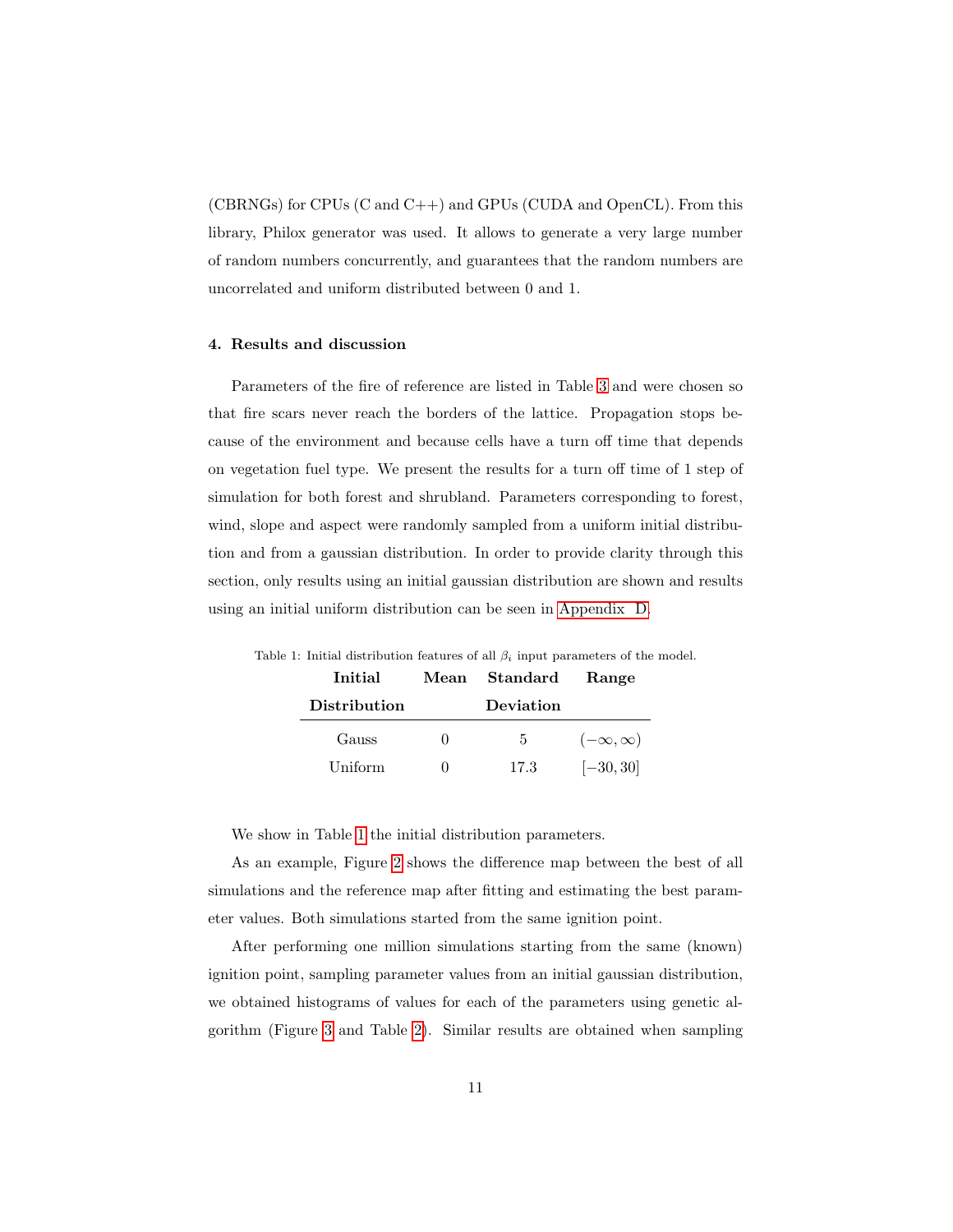

<span id="page-11-0"></span>Figure 2: Difference (right panel) between reference fire (upper left panel) and the best simulation (lower left) with all the fires starting from the same ignition point  $(x=400; y=250)$ . Fitness was 0.15 (calculated with Equation [2\)](#page-8-0).

from a uniform initial distribution (Figure [D.12](#page-31-0) in [Appendix D\)](#page-29-0) showing the independence of the methodology on the initial distribution.

It's a remarkable result to recover the all five parameters of fire propagation, by only comparing between the final fire scar of reference and simulations. For instance, we are dealing with a 5 dimensional search space that implies a very large amount of simulations. The Genetic Algorithm is a search strategy that might not work for some situations, e. g. the search may get stuck in a relative minimum of the likelihood surface or it might not work if the surface is very complex with lots of minimums. Also if there are interactions between parameters a distribution with more than one maximum can be obtained, which indicates that more than one set of parameters could give place to the same observed fire-scar.

As already mentioned, it's could be of interest to also determine the ignition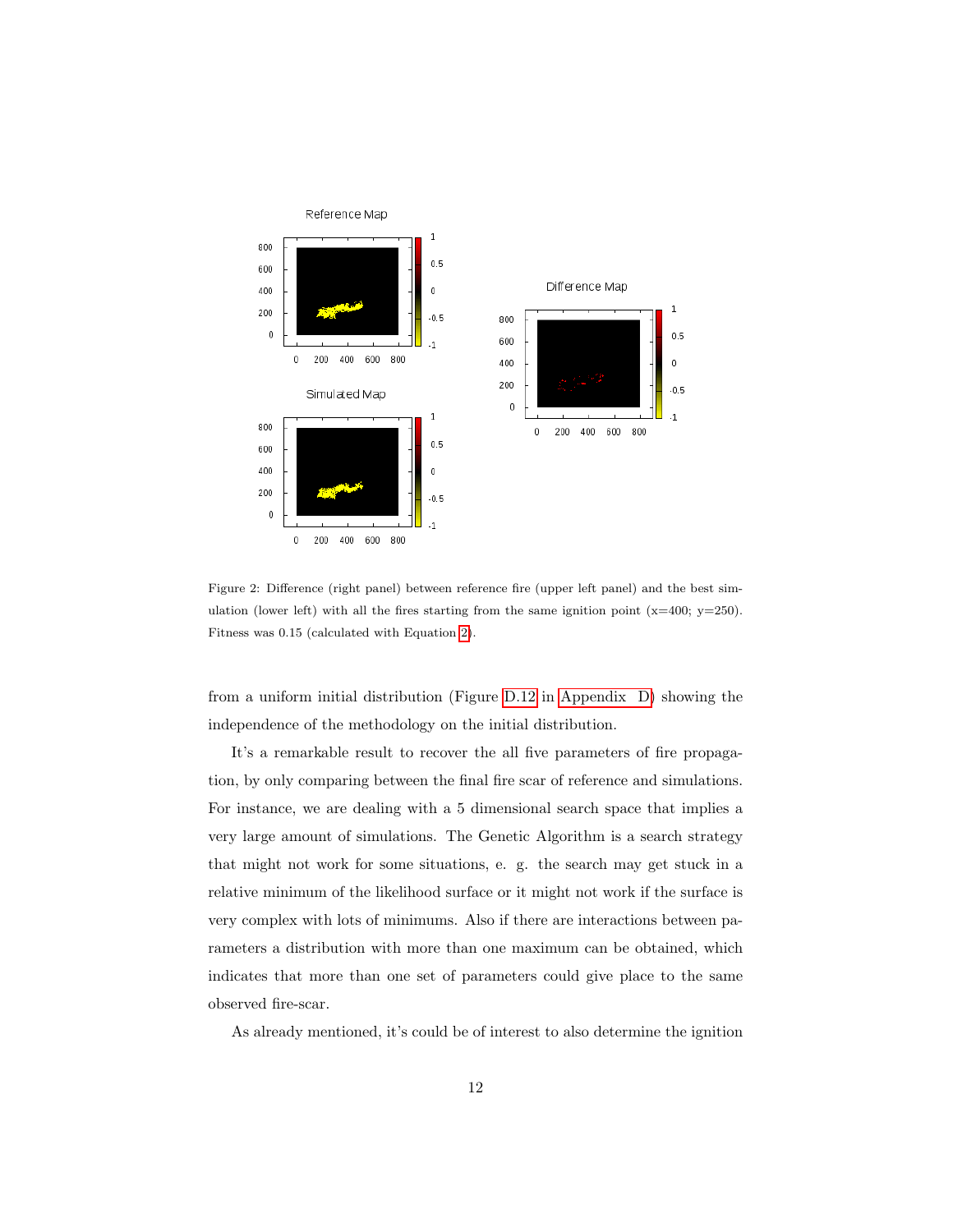

<span id="page-12-0"></span>Figure 3: Histograms for  $\beta_i$  values after fitting the model using the Genetic Algorithm (red bars). Dotted line indicates the true value of the corresponding parameter that was used to generate the fire of reference. One million simulations were performed with all fires starting from the same ignition point  $(x=400; y=250)$  and with propagation parameters taken from an initial Gaussian distribution (mean=0, sd=5; solid black line and light blue bars). Fitness was calculated with Equation [2.](#page-8-0)

point. To that aim we considered the ignition point as an additional parameter, performing one million simulations starting from different ignition points picked at random from the burnt area of the reference fire. As can be seen, histograms after fitting, contain the true parameter values (Table [3\)](#page-13-0). For the wind parameter  $(\beta_3$  in Table [3](#page-13-0) ) it's seen that a uniform initial distribution leads to more accurate results (Figure [D.13](#page-32-0) in [Appendix D\)](#page-29-0). However for the rest of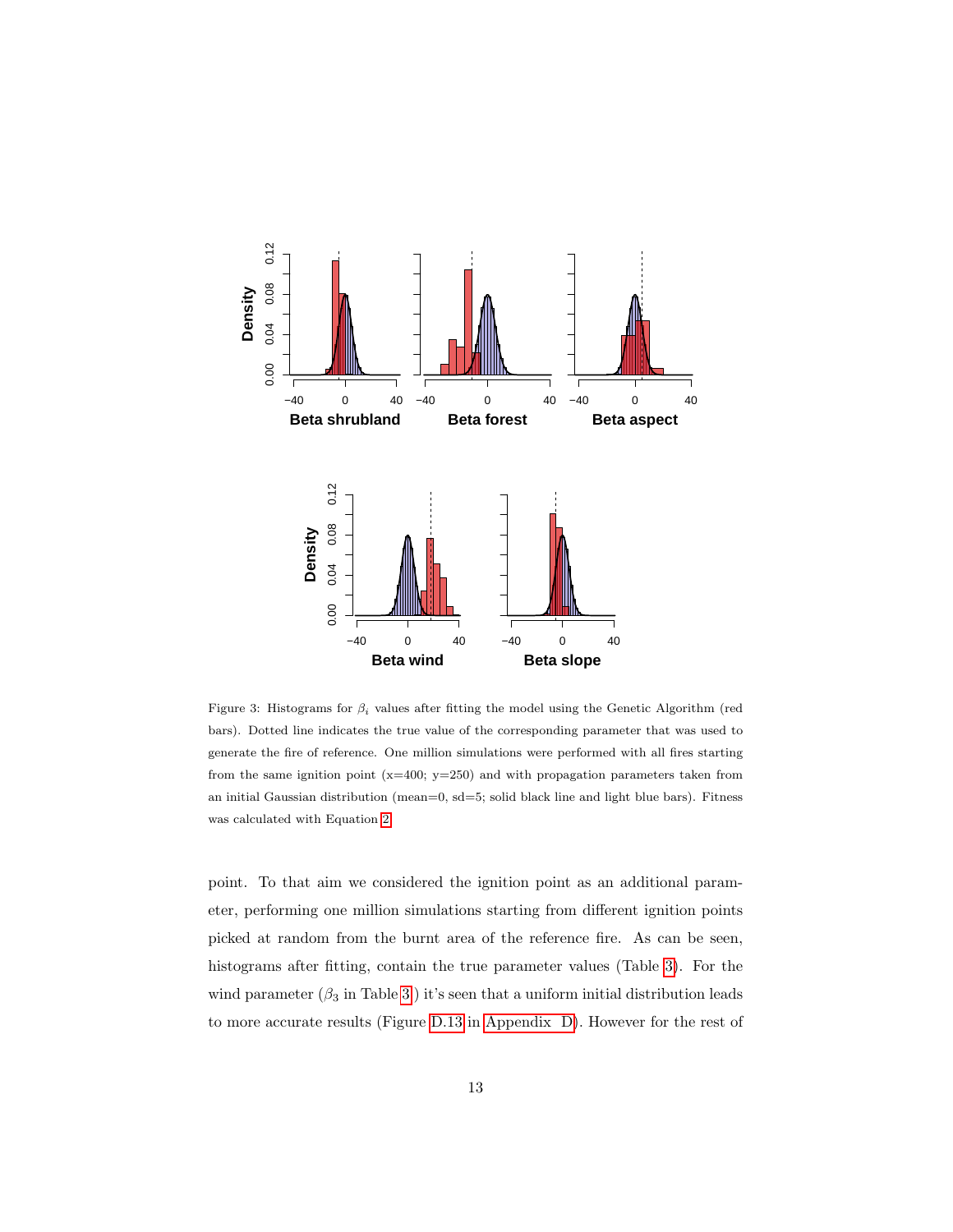<span id="page-13-1"></span>Table 2: Parameters of the reference fire and after fit histogram values. The  $\beta$  parameters are defined in Equation [1.](#page-4-0) The ignition point coordinates were fixed at the values of the reference fire. The average parameter values were calculated from 62732 (initial gaussian) and 70516 (initial normal) simulations that were below the fitness cutoff value of 0.3.

|           | Reference | <b>Initial Uniform</b> | <b>Initial Normal</b> |
|-----------|-----------|------------------------|-----------------------|
| Parameter | value     | mean(sd)               | mean(sd)              |
| $\beta_0$ | -5        | $-8.7(2)$              | $-4.9(2)$             |
| $\beta_1$ | $-10$     | $-22(6)$               | $-16.2(6)$            |
| $\beta_2$ | 5         | $-5.1(7)$              | 0.4(7)                |
| $\beta_3$ | 18.1      | 27(2)                  | 21.3(6)               |
| $\beta_4$ | -5        | $-9.2(10)$             | $-5.3(3)$             |

parameters a more informative initial distribution seems to be a more appropriate choice (Figure [4\)](#page-14-0). In other words, the wind parameter (for initial gaussian distribution) or aspect and slope parameters (when an initial uniform is used), loose identifiability when the coordinates of the ignition point are considered as an additional parameter (see Figures [4](#page-14-0) and [D.13\)](#page-32-0).

<span id="page-13-0"></span>Table 3: Parameters of the reference fire and histogram of fitted parameter values using GA. The  $\beta$  parameters are defined in Equation [1](#page-4-0) and  $(x, y)$  is the ignition point coordinates. The average parameter values were calculated from 134253 (initial gaussian distribution) and 141249 (initial normal distribution) simulations that were below the fitness cutoff value of 1.5.

|                  | Reference | Initial Uniform | Initial Normal |  |
|------------------|-----------|-----------------|----------------|--|
| Parameter        | value     | mean(sd)        | mean(sd)       |  |
| $\beta_0$        | $-5$      | $-9(2)$         | $-2.3(5)$      |  |
| $\beta_1$        | $-10$     | $-20(6)$        | $-13.3(6)$     |  |
| $\beta_2$        | 5         | $-2(19)$        | 3.3(10.5)      |  |
| $\beta_3$        | 18.1      | 19(14)          | 3.7(10)        |  |
| $\beta_4$        | $-5$      | $-4(15)$        | $-2.7(11)$     |  |
| $\boldsymbol{x}$ | 400       | 331(95)         | 328(87)        |  |
| $\mathcal{Y}$    | 250       | 224(33)         | 217(34)        |  |
|                  |           |                 |                |  |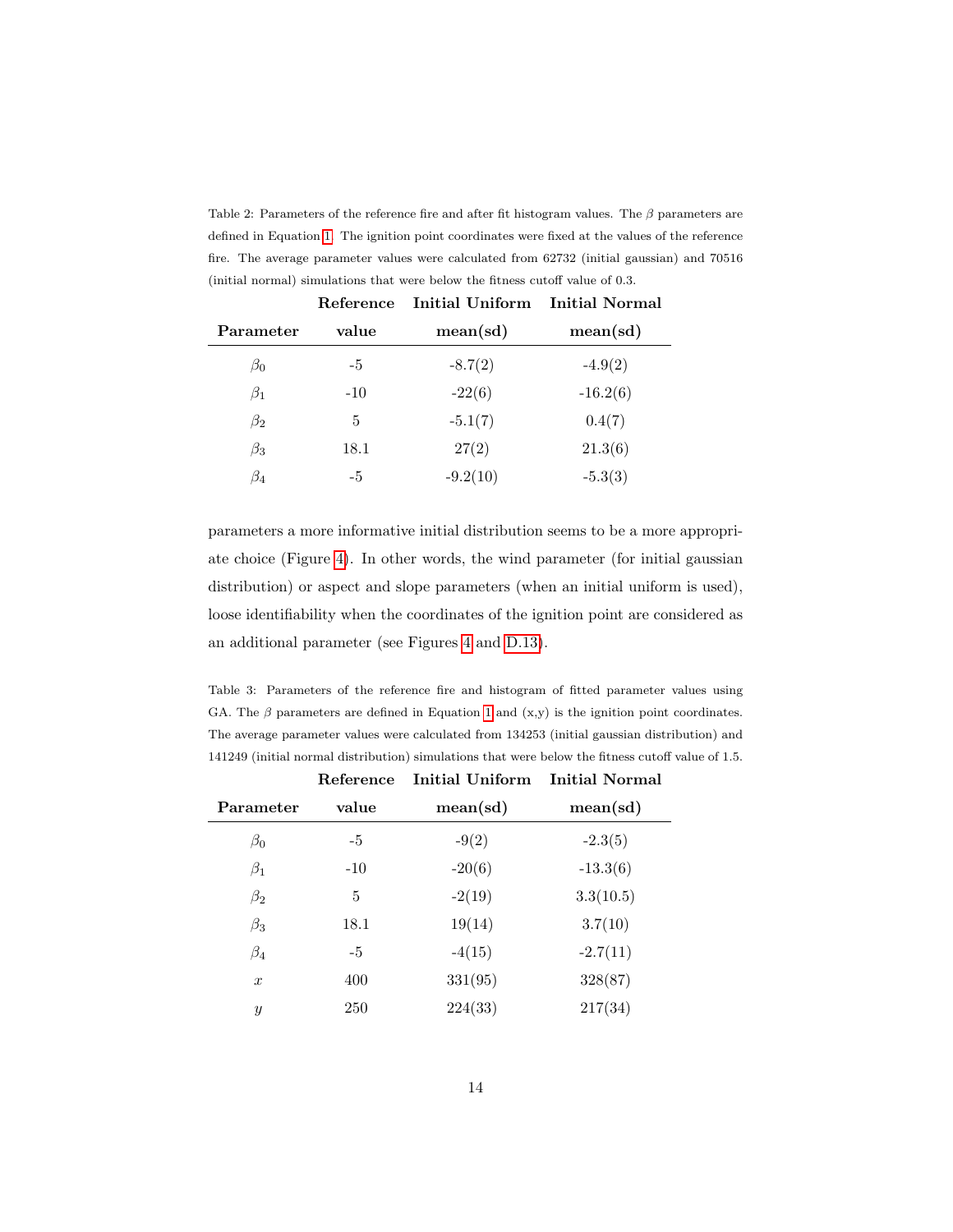

<span id="page-14-0"></span>Figure 4: Histograms for  $\beta_i$  values and ignition point after fitting the model using the Genetic Algorithm (red bars). Dotted line indicate the true value of the corresponding parameter that was used to generate the fire of reference. One million simulations were performed with parameters taken from an initial Gaussian distribution (mean=0, sd=5; solid black line, light blue bars). Fitness was calculated with Equation [2.](#page-8-0)

Regarding the efficiency of Genetic Algorithm (GA) as compared with a simple Monte Carlo brute force method (MC), we implemented an alternative and more basic fitting procedure [Appendix C,](#page-27-0) that we can take as a benchmark for time comparison. The beta histograms obtained with MC are shown in Figs. [C.9](#page-28-0) and [C.10.](#page-29-1) According to our results, the averaged speed of GA is half the one of a simple MC brute force approach, as can be seen in Fig[.C.11,](#page-30-0) where we show the histograms of times for each simulation performed with both methods.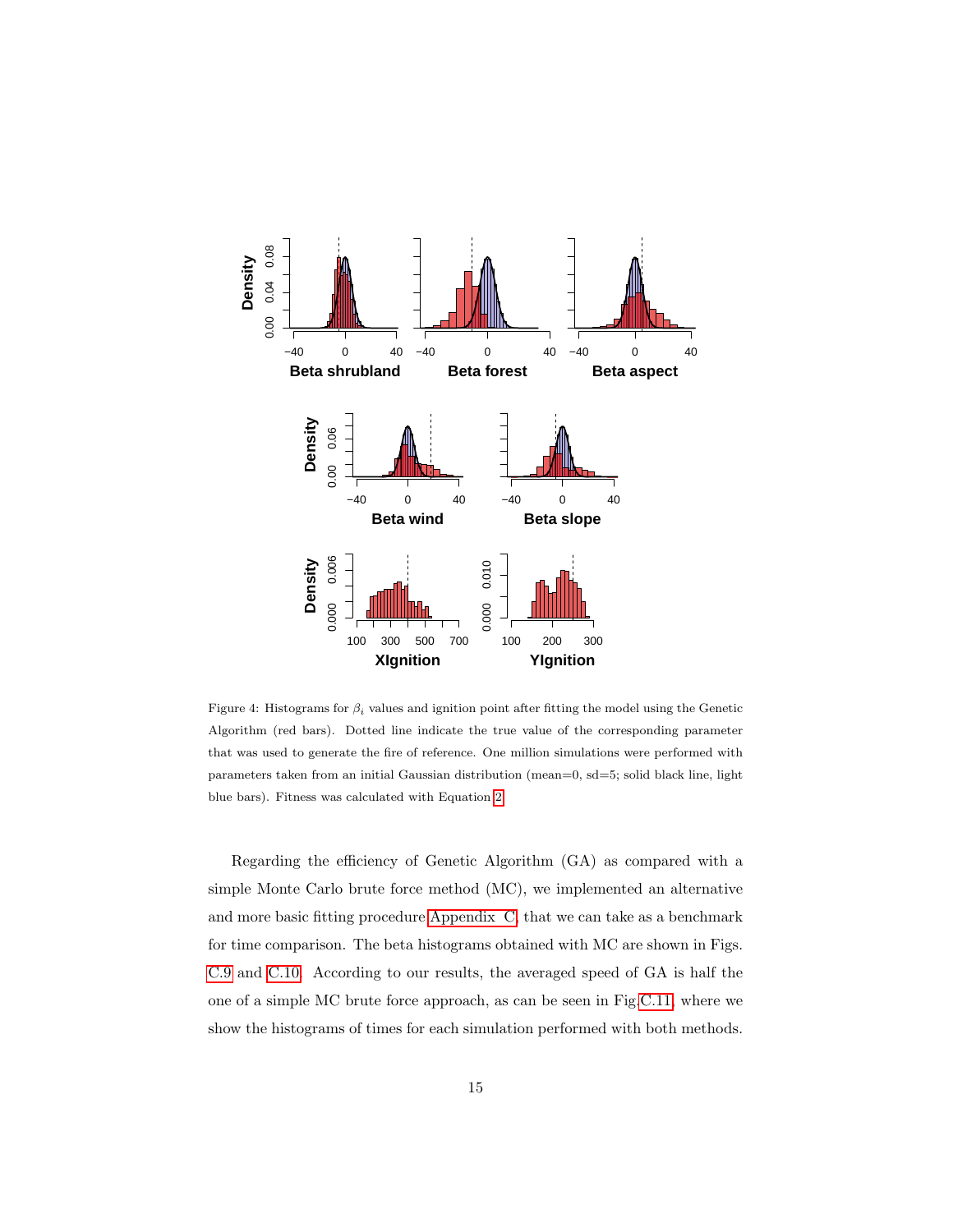This is because the ensemble of simulations using GA remains closer to the "real simulation" (specially for the last evolution of the algorithm) while simulations with random sampled parameters are more heterogeneous and therefore have more variability in simulation time.

#### 4.1. Scalability Analysis

When applications with high computation requirements are designed and programmed, is usual to develop them taking into account hardware features, in order to achieve an efficient use of all resources in that architecture (high performance applications). But constant advances in technology requires a software that remains useful and efficient when computer capabilities increase.

CUDA model and GPU hardware offer high scalable platforms, meaning that CUDA applications may remain efficient through different graphic cards. One of the reasons is that GPU schedulers deliver workload through Streaming Multiprocessors, looking for best occupancy of cores and special units within a multiprocessor.

We therefore executed our application in different GPUs platforms in order to study its behavior and scalability. Table [4](#page-15-0) shows runtimes of our application when different graphic cards are used. In this test the overall lattice size remains constant (map size 801x801 and 1million simulations) as the GPU platform changes.

<span id="page-15-0"></span>Table 4: Additional tests changing hardware architecture. Map size is 801x801 and runtime corresponds to  $1x10^6$  simulations, for Genetic Algorithm (GA) and simple brute force Monte Carlo (MC).

|                |                         |       | CUDA Processing | Memory      |       | Runtime GA Runtime MC |
|----------------|-------------------------|-------|-----------------|-------------|-------|-----------------------|
|                | <b>Name</b>             | Cores | Power*          | $(GB/s)$ ** | (hs)  | (hs)                  |
|                | Tesla $C2070(2.0)$      | 448   | 1030            | 144         | 23.39 | 78.74                 |
| $\overline{2}$ | Tesla K40 $c(3.5)$      | 2880  | $4291 - 5040$   | 288         | 18.29 | 61.60                 |
|                | GeForce GTX 780 $(3.5)$ | 2304  | 3977            | 288         | 15.39 | 48.86                 |
| 4              | GeForce GTX Titan (3.5) | 2880  | 5121            | 336         | 12.98 | 47.50                 |
|                |                         |       |                 |             |       |                       |

Notes: \*Single precision GFLOPs peak. \*\* Memory bandwidth

Four different platforms were used in order to evaluate application scalability.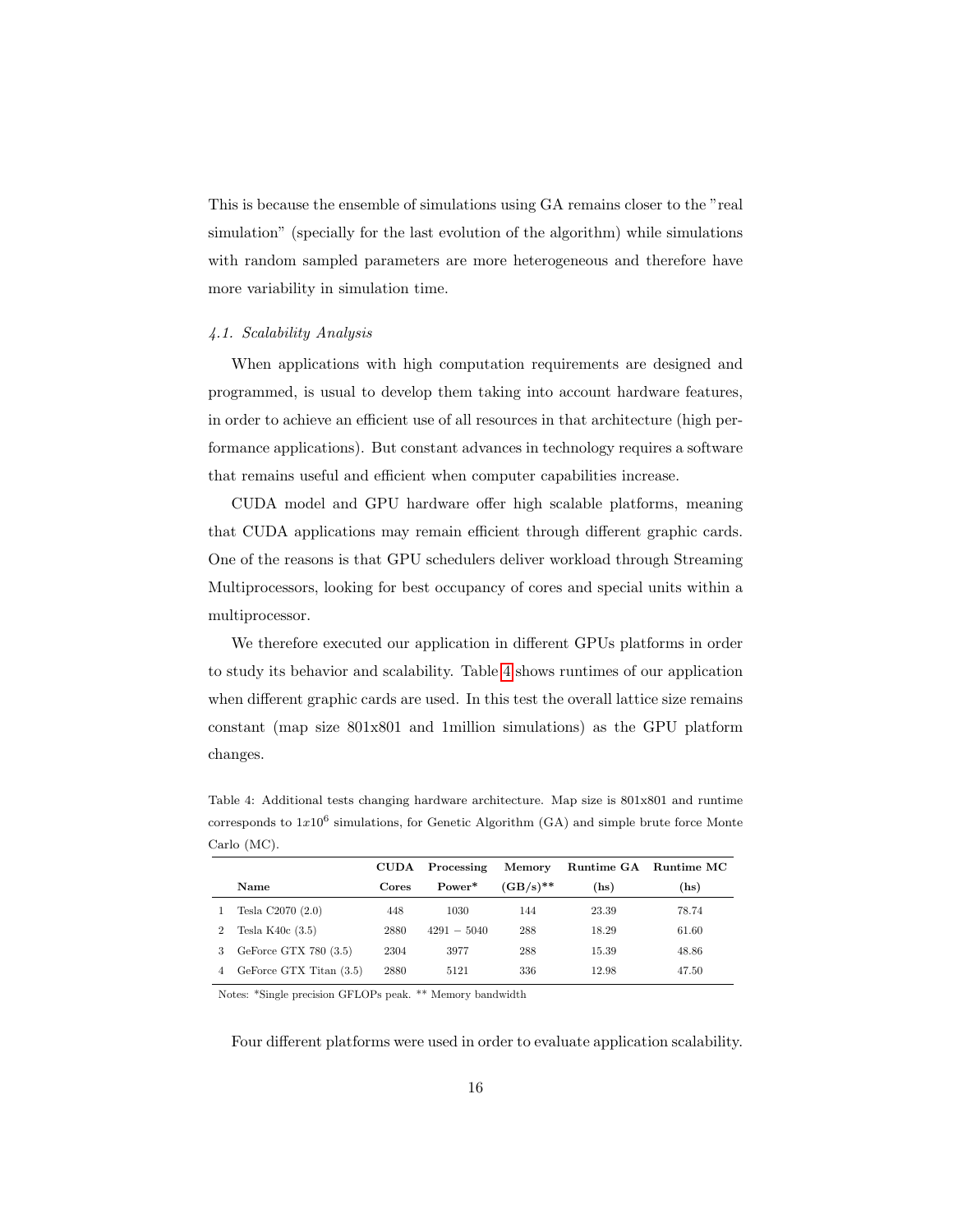Runtimes show us that our application is scalable. When better graphic cards are used, application runtimes are shorter. It is an important feature that no modification is applied over the computer code, it's just compiled and launched through these different architectures.

We can see that best runtimes were achieved using the GeForce GTX Titan. This graphic card offers the best memory bandwidth (fourth column). When application profiling was used in order to evaluate application performance, we could see that main kernels are memory bounded, that means that memory accesses (for read or write operations) are the limiters of the application.

Topography, wind, fuel, fire propagation maps are allocated in GPU global memory. This memory is the most expensive memory in the GPU for an application because it has the highest latency, is not cached and the bandwidth is low when not aligned and not coalesced accesses are carried out.

In order to analyze application performance, two profilers were used: NVIDIA Visual Profiler (nvvp) and NVIDIA Profiler (nvprof) [\[27\]](#page-24-1). Using these profiling tools we could see that read from and write to global memory are very inefficient operations. Using gld efficiency and gst efficiency metrics we could see that very low percentages of bandwidth use were achieved. This fact means that most of the memory transaction had to be replayed and each access is handle by more than one memory transaction (because access is not coalesced nor aligned).

For this reason, the use of constant memory and shared memory was analyzed. Both of them are cached memories, then, if read and write operations are studied in order to fit some access pattern, access operation has no latency and are similar to internal register access. But current graphic cards have very small shared and constant memories that are not enough for our application, where several raster maps are necessary to perform simulations.

Another scalability analysis is the study of the behavior of application runtime when lattice size increases. With this objective, more tests were done where fire landscape sizes were consistently varied (fire map, topography map, wind maps, etc.). Results are showed in Figure [5,](#page-17-0) where runtime (Y axis) is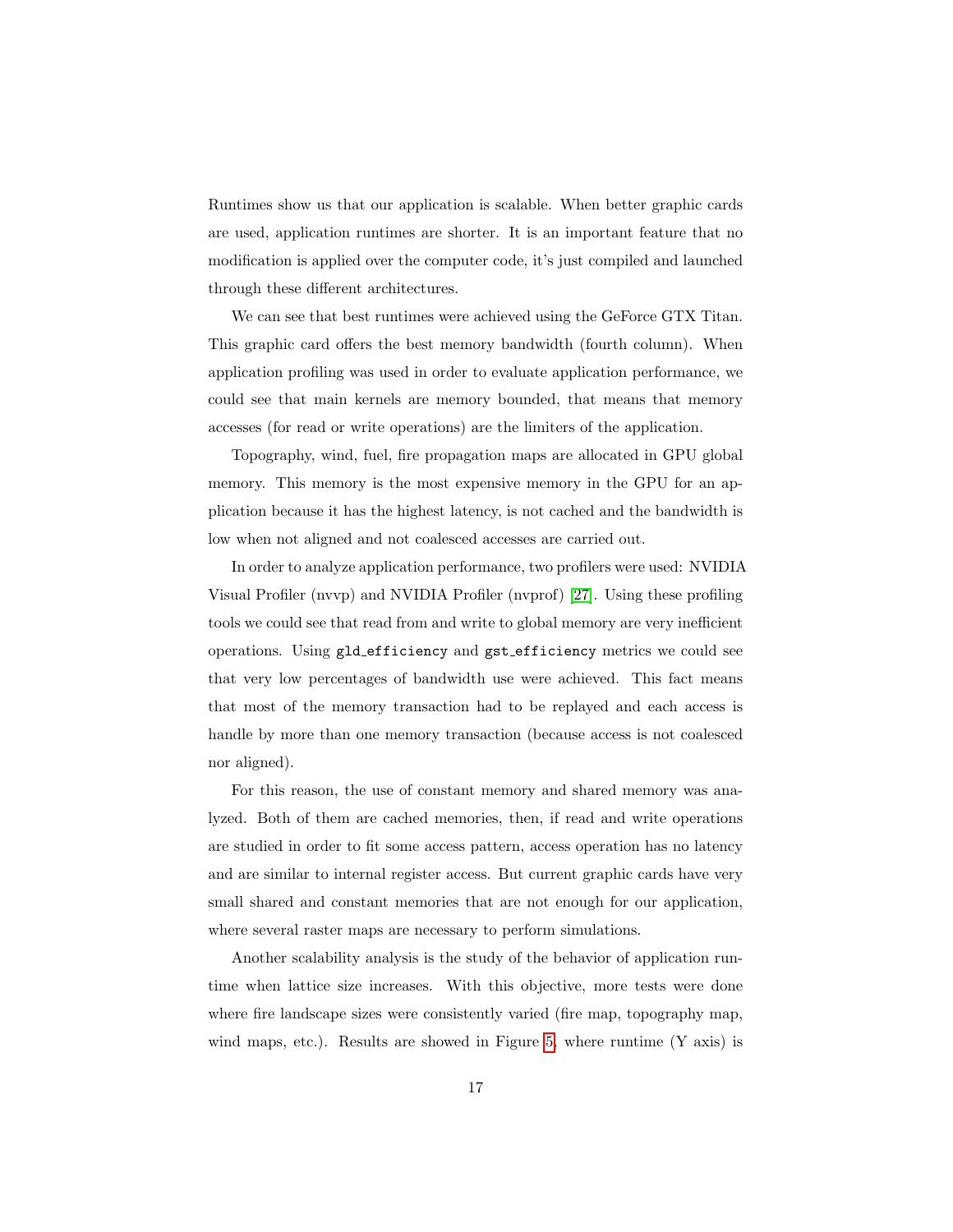

<span id="page-17-0"></span>Figure 5: Scalability study. Different runtimes for different configuration of fire maps for 10 thousand simulations using the Genetic Algorithm. Vertical lines indicate the total amount of cells (rows x columns).

specified for different map sizes (X axis).

All tests were performed using the Tesla K40c architecture due to memory requirements. This architecture has 12GB of total on board memory while the remaining graphic cards available have 6GB, which was not sufficient to perform all the tests.

Figure [5](#page-17-0) shows that runtime increases in a linear way when map sizes increases. Even though application maps are squared data structures, and data increases in a quadratic form too, runtimes have a linear growth. This is an important advantage of this parallel solution as compared to the frequently used sequential cellular automata. An important result is achieved when 1600x1600 and 3200x3200 cell maps are used for which a reduction in time is observed because maps sizes are multiple of 32. When GPUs are used, warps of 32 threads are executed in a SIMD (Single Instruction Multiple Data) way with better GPU cores occupancy as well as more efficient global memory access. Therefore it is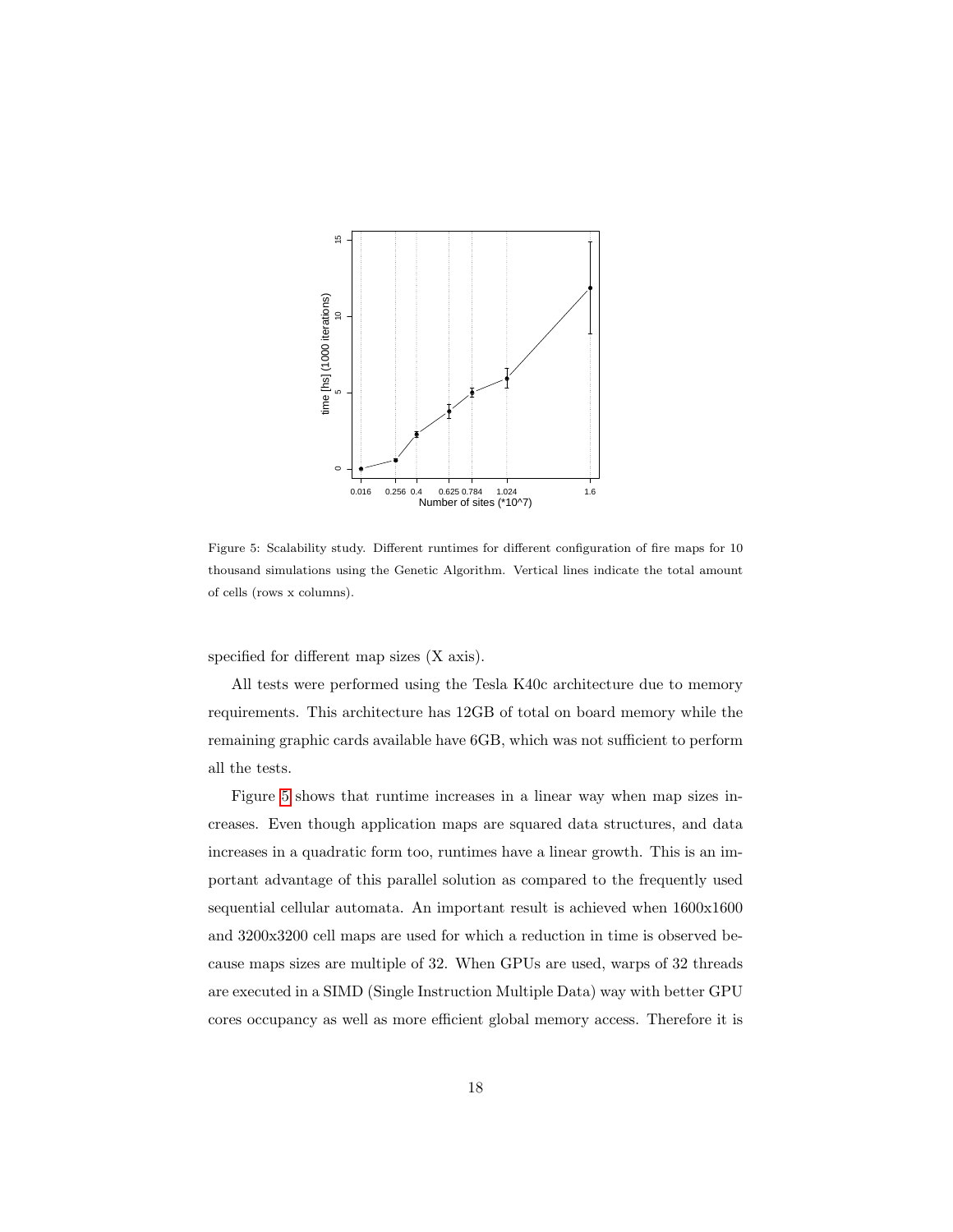very important to make a correct design of the application when graphic cards are used in order to obtain high performance applications. Using the sequential solution developed on SELES as in [\[13\]](#page-22-0) it takes near 10 days to perform  $9x10^5$ simulations. With our parallel implementation it takes 13 hours to perform 1 million of simulations (GTX Titan Black, GK110 architecture).

#### 5. Conclusions and open lines

We have developed an application for forest fire simulation and fitting to accomplish with two main goals: the estimation of parameters involved in fire propagation and the efficient implementation of a parallel modular open source computing tool.

It is of importance to be able to determine stochastic fire propagation parameters and ignition points once a fire had occur. Having that information it's possible to identify which are the more sensitive parameters on the propagation of one or more fires of interest and eventually predict fire propagation under different scenarios. Our parallel cellular automata is an spatial stochastic model for fire propagation mounted on several layers that describe topography, fuel type, wind speed and direction, vegetation aspect and slope, that can be easily adapted to include other layers, as well as to implement different rules for fire propagation.

We show in this work that genetic algorithm allows to recover propagation parameter values that generated the reference fire. We proved that departing from an initial shifted distribution we can also recover the known parameters by efficiently surfing in the multidimensional parameter space. We obtained well defined stationary histograms after fitting one million simulations, which makes parallel GPU computing a valuable tool specially when large lattices are used.

The reduction of our application runtime is very significant when compared with previously used serial applications and the scalability analysis allows to determine the time needed to run the propagation on any desired lattice size. Depending on the GPGPU technology used, our first parallel version takes be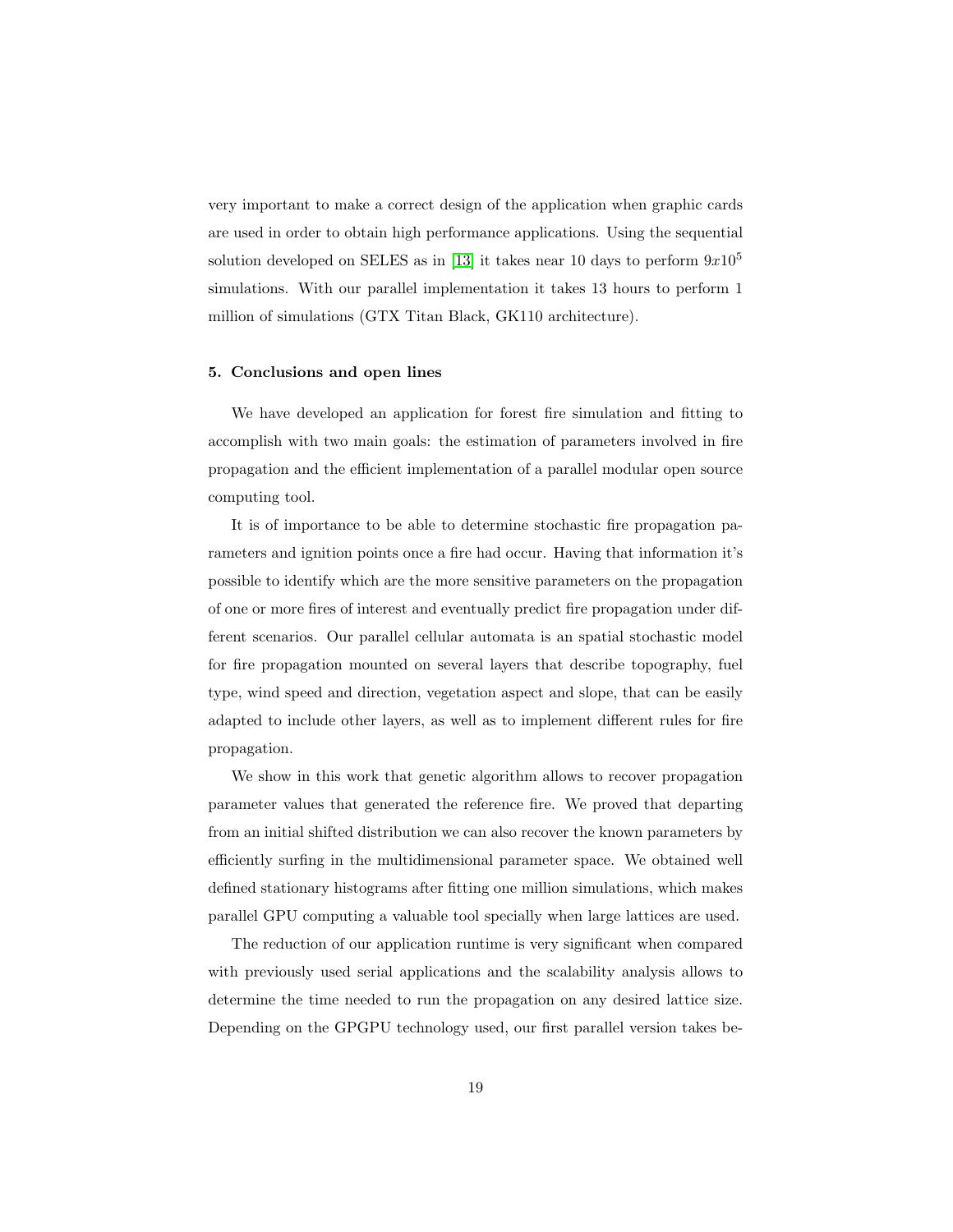tween 13 and 23 hours to perform and fit one million of simulations to a given fire of reference using the genetic algorithm.

Using CUDA profilers we could see that our application is a memory bounded application, then, the study of memory access patterns and optimization opportunities are open lines. In a near future we'll study the application memory use in order to reduce memory latencies as well as to improve memory bandwidth usage.

With this tool is also possible to estimate the fire starting point, allowing the analysis of mapped fires with unknown starting points. However, some of the propagation parameters loose identifiability when the coordinates of the ignition point are considered as an additional parameter. This could be probably improved either by fitting several fires scars instead of only one (assuming they were generated with the same set of propagation parameters) considering ignition points as nuisance parameters, or by using an ensemble of several fitness functions to rank simulations.

The next step will be to use our methodology to fit real fire scars maps to estimate propagation parameters and eventually fire ignition points, as well as to test other functional dependencies of fire propagation probability. Additionally it would be of interest to fit times of fuel consumption, a feature that will be also added to our application.

Given that this tool is inherently parallel it could be eventually used for fire propagation prediction for which computing times should be the minimum possible simulation times. These results have brought us closer to the real time requirements for forest fire spread prediction which is not our actual main goal but that is a desirable property of any application and should be explored in the near future.

Taking advantage of graphic cards capabilities we are now developing an interface for the visualization of the fire progress in simulation time to be able to interact with the simulation for management purposes. The advantages of GPU's are not restricted to spatial fire propagation but also to a broad range of ecological models that could be studied inspired on a similar program structure,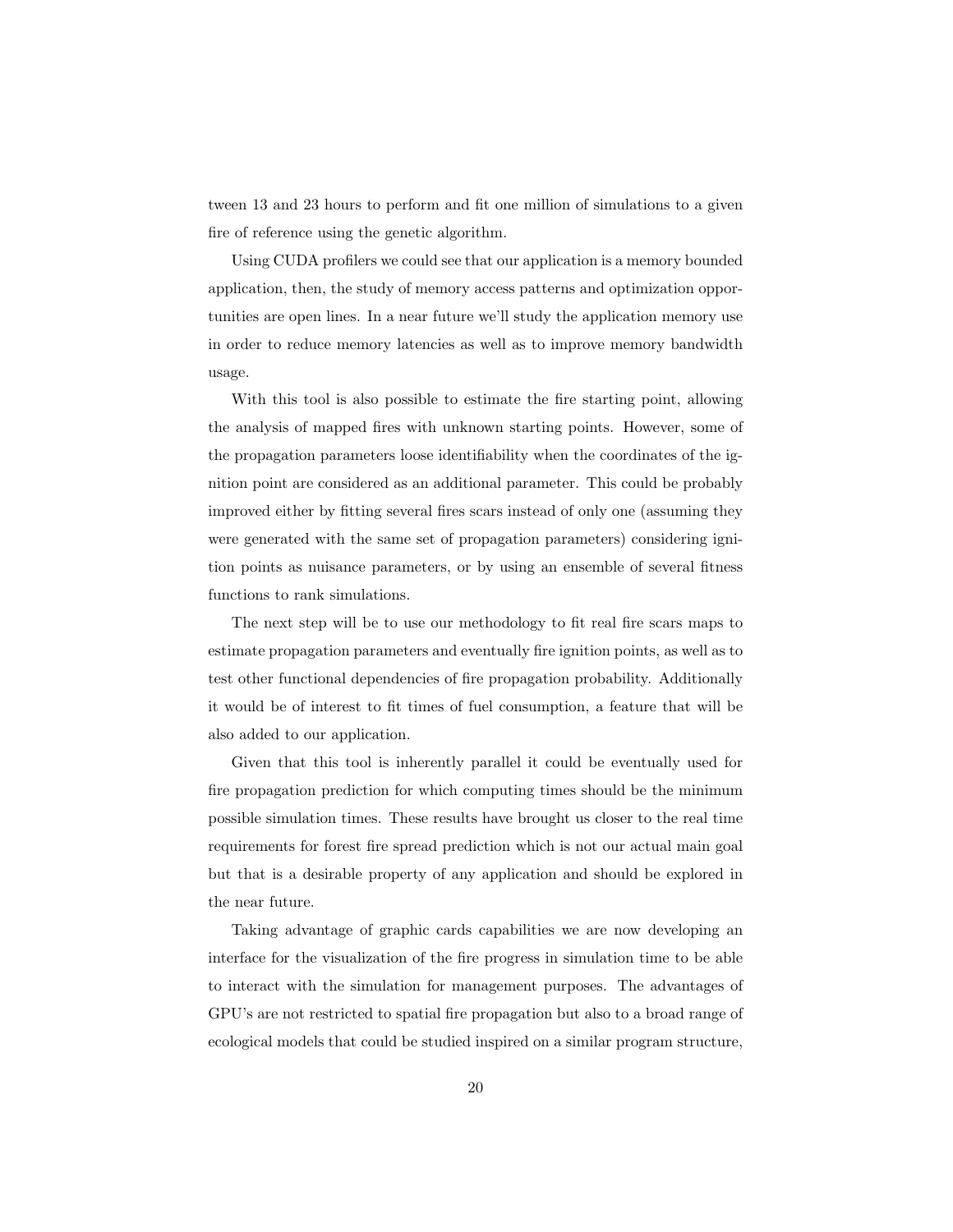allowing to simulate and fit several models at several scales, specially for large spatial extensions that were difficult to explore with previously used technologies.

#### Acknowledgements

M. Denham and K. Laneri are members of CONICET. M. Denham and K. Laneri are part of the project TIN2014-53234-C2-1-R of Ministerio de Ciencia e Innovación (MICINN-Spain). We thank David Alonso and Alejandro Kolton for fruitful discussions.

## Bibliography

## References

- <span id="page-20-0"></span>[1] S. L. Stephens, J. K. Agee, P. Z. Fulé, M. P. North, W. H. Romme, T. W. Swetnam, M. G. Turner, [Managing forests and fire in changing climates,](http://science.sciencemag.org/content/342/6154/41) Science 342 (6154) (2013) 41-42. [arXiv:http://science.sciencemag.](http://arxiv.org/abs/http://science.sciencemag.org/content/342/6154/41.full.pdf) [org/content/342/6154/41.full.pdf](http://arxiv.org/abs/http://science.sciencemag.org/content/342/6154/41.full.pdf), [doi:10.1126/science.1240294](http://dx.doi.org/10.1126/science.1240294). URL <http://science.sciencemag.org/content/342/6154/41>
- <span id="page-20-1"></span>[2] B. Abdalhaq, A methodology to enhance the prediction of forest fire propagation, Ph.D. thesis, Universidad Autonoma de Barcelona (2004).
- <span id="page-20-2"></span>[3] G. Bianchini, M. Denham, A. Cortés, T. Margalef, E. Luque, [Wild](http://www.sciencedirect.com/science/article/pii/S1877750310000463)[land fire growth prediction method based on multiple overlapping](http://www.sciencedirect.com/science/article/pii/S1877750310000463) [solution,](http://www.sciencedirect.com/science/article/pii/S1877750310000463) Journal of Computational Science 1 (4) (2010) 229 – 237. [doi:http://dx.doi.org/10.1016/j.jocs.2010.07.005](http://dx.doi.org/http://dx.doi.org/10.1016/j.jocs.2010.07.005). URL [http://www.sciencedirect.com/science/article/pii/](http://www.sciencedirect.com/science/article/pii/S1877750310000463) [S1877750310000463](http://www.sciencedirect.com/science/article/pii/S1877750310000463)
- <span id="page-20-3"></span>[4] M. Denham, K. Wendt, G. Bianchini, A. Cortés, T. Margalef, [Dy](http://www.sciencedirect.com/science/article/pii/S1877750312000658)[namic data-driven genetic algorithm for forest fire spread predic](http://www.sciencedirect.com/science/article/pii/S1877750312000658)[tion,](http://www.sciencedirect.com/science/article/pii/S1877750312000658) Journal of Computational Science 3 (5) (2012) 398 – 404,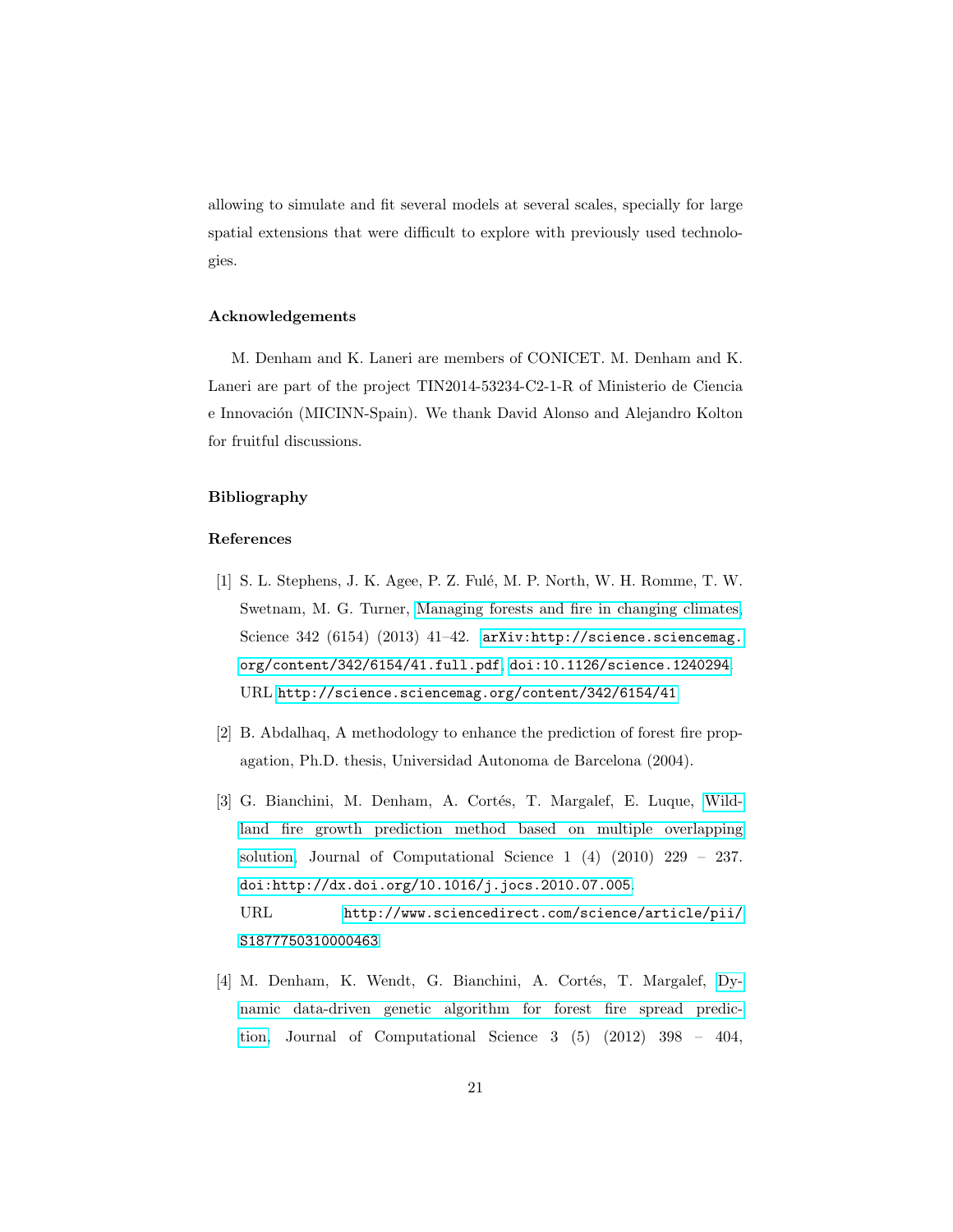advanced Computing Solutions for Health Care and Medicine. [doi:http://dx.doi.org/10.1016/j.jocs.2012.06.002](http://dx.doi.org/http://dx.doi.org/10.1016/j.jocs.2012.06.002). URL [http://www.sciencedirect.com/science/article/pii/](http://www.sciencedirect.com/science/article/pii/S1877750312000658) [S1877750312000658](http://www.sciencedirect.com/science/article/pii/S1877750312000658)

- <span id="page-21-0"></span>[5] M. Denham, Predicción de la evolución de los incendios forestales guiada dinámicamente por los datos., Ph.D. thesis, Universidad Autónoma de Barcelona (2009).
- <span id="page-21-1"></span>[6] M. A. Finney, Farsite: Fire area simulator - model development and evaluation, Tech. rep., USDA Forest Service (2004).
- <span id="page-21-2"></span>[7] C. D. Bevins, fireLib user manual and technical reference, Systems for Environmental Management (1996).
- <span id="page-21-3"></span>[8] R. C. Rothermel, A mathematical model for predicting fire spread in wildland fuels, Tech. rep., USDA Forest Services (1972).
- <span id="page-21-4"></span>[9] C. V. Wagner, Effect of slope on fire spread rate, Tech. Rep. Vol 33 number 1, Fisheries and Environment Canada. Forestry Service. (1977).
- <span id="page-21-5"></span>[10] C. E. V. Wagner, Effects of slope on fire spreading downhill, Tech. rep., Petawawa Natural Forestry Institute (1987).
- <span id="page-21-6"></span>[11] G. Sanjuan, C. Brun, T. Margalef, A. Cortés, [Determining map partition](http://www.sciencedirect.com/science/article/pii/S1877750316300060)[ing to minimize wind field uncertainty in forest fire propagation prediction,](http://www.sciencedirect.com/science/article/pii/S1877750316300060) Journal of Computational Science 14 (2016)  $28 - 37$ , the Route to Exascale: Novel Mathematical Methods, Scalable Algorithms and Computational Science Skills. [doi:http://dx.doi.org/10.1016/j.jocs.2016.01.006](http://dx.doi.org/http://dx.doi.org/10.1016/j.jocs.2016.01.006). URL [http://www.sciencedirect.com/science/article/pii/](http://www.sciencedirect.com/science/article/pii/S1877750316300060) [S1877750316300060](http://www.sciencedirect.com/science/article/pii/S1877750316300060)
- <span id="page-21-7"></span>[12] L. Russo, P. Russo, D. Vakalis, C. Siettos, Detecting weak points of wildland fire spread: A cellular automata model risk assessment simulation approach, Chemical Engineering Transactions 36 (2014) 253–258. [doi:10.3303/CET1436043](http://dx.doi.org/10.3303/CET1436043).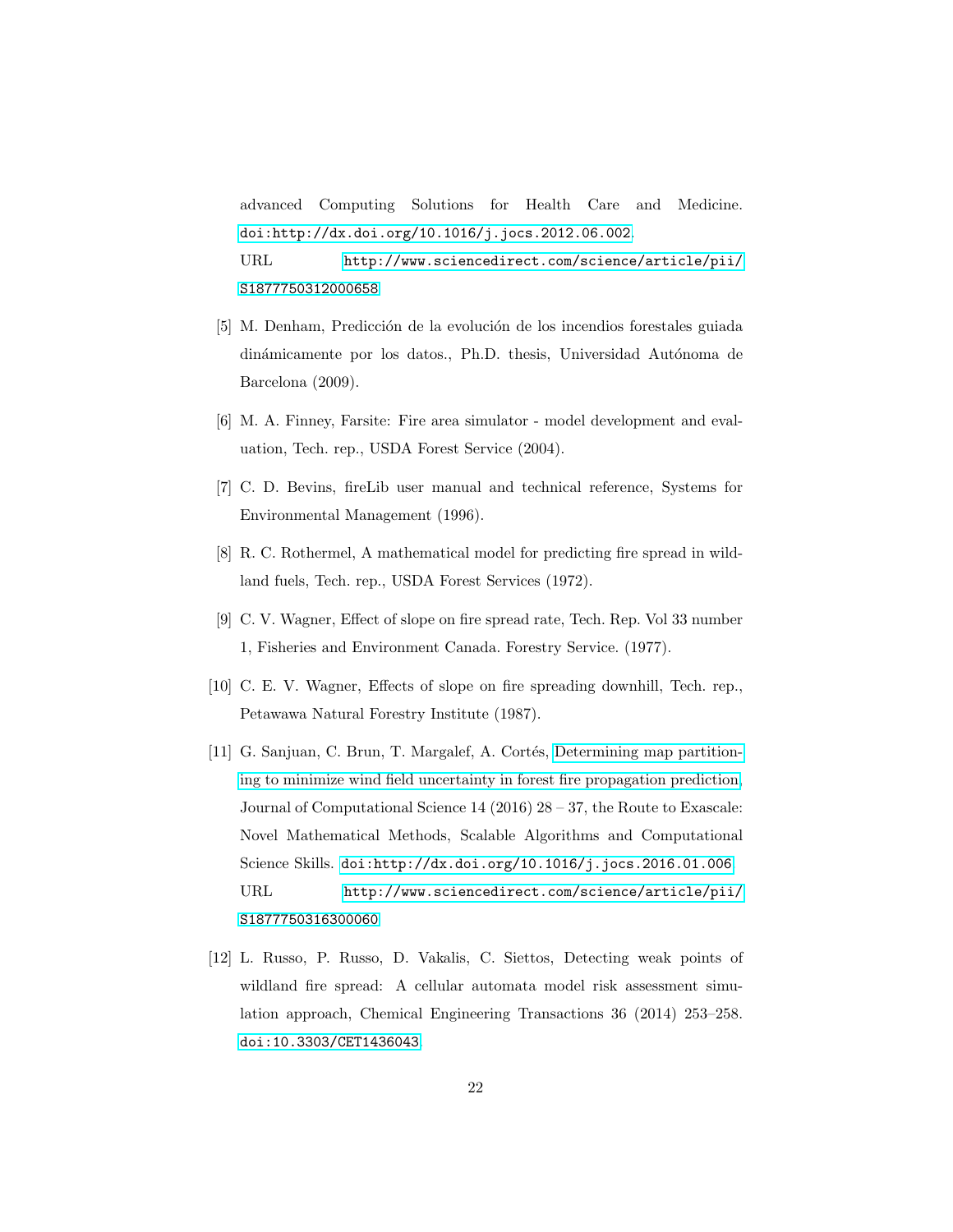- <span id="page-22-0"></span>[13] J. M. Morales, M. Mermoz, J. H. Gowda, T. Kitzberger, [A](http://www.sciencedirect.com/science/article/pii/S0304380015000162) [stochastic fire spread model for north patagonia based on fire](http://www.sciencedirect.com/science/article/pii/S0304380015000162) [occurrence maps,](http://www.sciencedirect.com/science/article/pii/S0304380015000162) Ecological Modelling 300 (0) (2015) 73 – 80. [doi:http://dx.doi.org/10.1016/j.ecolmodel.2015.01.004](http://dx.doi.org/http://dx.doi.org/10.1016/j.ecolmodel.2015.01.004). URL [http://www.sciencedirect.com/science/article/pii/](http://www.sciencedirect.com/science/article/pii/S0304380015000162) [S0304380015000162](http://www.sciencedirect.com/science/article/pii/S0304380015000162)
- <span id="page-22-1"></span>[14] M. M. D. Kennedy, Using a stochastic model and cross-scale analysis to evaluate controls on historical low-severity fire regimes., Lands. Ecol 25 (2010) 1561–1573.
- <span id="page-22-2"></span>[15] E. van der Vaart, M. A. Beaumont, A. S. Johnston, R. M. Sibly, [Cal](http://www.sciencedirect.com/science/article/pii/S0304380015002173)[ibration and evaluation of individual-based models using approximate](http://www.sciencedirect.com/science/article/pii/S0304380015002173) [bayesian computation,](http://www.sciencedirect.com/science/article/pii/S0304380015002173) Ecological Modelling 312 (2015) 182 – 190. [doi:http://dx.doi.org/10.1016/j.ecolmodel.2015.05.020](http://dx.doi.org/http://dx.doi.org/10.1016/j.ecolmodel.2015.05.020). URL [http://www.sciencedirect.com/science/article/pii/](http://www.sciencedirect.com/science/article/pii/S0304380015002173) [S0304380015002173](http://www.sciencedirect.com/science/article/pii/S0304380015002173)
- <span id="page-22-3"></span>[16] J. Koza, Genetic Programming. On the programming of computers by means of natural selection, 1st Edition, MIT Press., Massachusetts Institute of Technology Cambridge, Massachusetts USA, 1992.
- <span id="page-22-4"></span>[17] D. Alonso, M. J. Bouma, M. Pascual, [Epidemic malaria and warmer](http://rspb.royalsocietypublishing.org/content/early/2010/11/09/rspb.2010.2020) [temperatures in recent decades in an east african highland,](http://rspb.royalsocietypublishing.org/content/early/2010/11/09/rspb.2010.2020) Proceedings of the Royal Society of London B: Biological Sciences[arXiv:http:](http://arxiv.org/abs/http://rspb.royalsocietypublishing.org/content/early/2010/11/09/rspb.2010.2020.full.pdf) [//rspb.royalsocietypublishing.org/content/early/2010/11/09/](http://arxiv.org/abs/http://rspb.royalsocietypublishing.org/content/early/2010/11/09/rspb.2010.2020.full.pdf) [rspb.2010.2020.full.pdf](http://arxiv.org/abs/http://rspb.royalsocietypublishing.org/content/early/2010/11/09/rspb.2010.2020.full.pdf), [doi:10.1098/rspb.2010.2020](http://dx.doi.org/10.1098/rspb.2010.2020). URL [http://rspb.royalsocietypublishing.org/content/early/](http://rspb.royalsocietypublishing.org/content/early/2010/11/09/rspb.2010.2020) [2010/11/09/rspb.2010.2020](http://rspb.royalsocietypublishing.org/content/early/2010/11/09/rspb.2010.2020)
- <span id="page-22-5"></span>[18] R. Farber, CUDA Application Design and Development, 1st Edition, Morgan Kaufmann Publishers Inc., San Francisco, CA, USA, 2011.
- <span id="page-22-6"></span>[19] J. E. Smith, vFireLib: A Forest Fire Simulation Library Implemented on the GPU, Ph.D. thesis, University of Nevada, Reno (May 2016).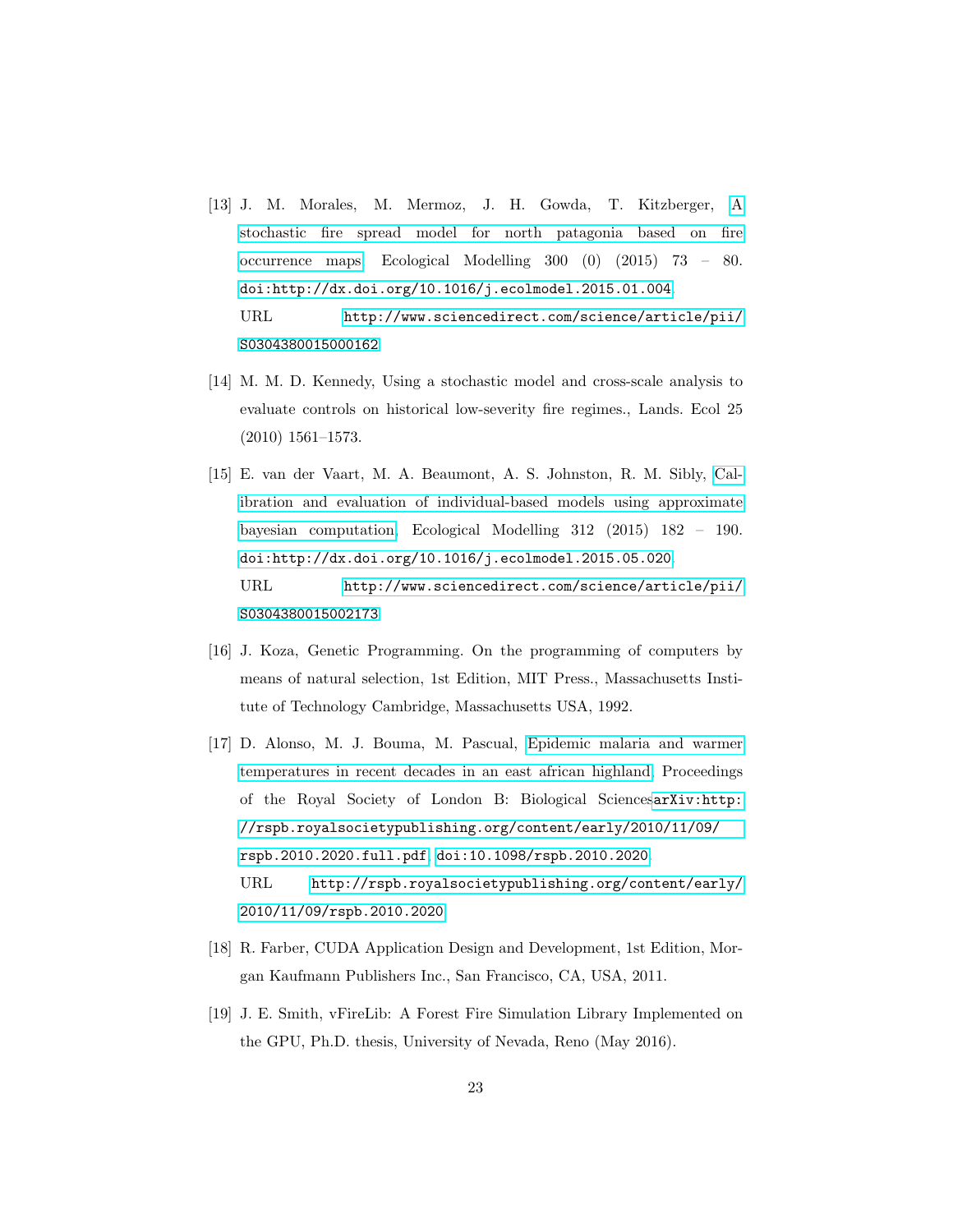- <span id="page-23-0"></span>[20] A. Cencerrado, A. Cortés, T. Margalef, [Response time assessment in forest](http://dx.doi.org/10.1016/j.envsoft.2014.01.008) [fire spread simulation: An integrated methodology for efficient exploitation](http://dx.doi.org/10.1016/j.envsoft.2014.01.008) [of available prediction time,](http://dx.doi.org/10.1016/j.envsoft.2014.01.008) Environmental Modelling & Software 54 (2014) 153–164. [doi:10.1016/j.envsoft.2014.01.008](http://dx.doi.org/10.1016/j.envsoft.2014.01.008). URL <http://dx.doi.org/10.1016/j.envsoft.2014.01.008>
- <span id="page-23-1"></span>[21] J. Smith, L. Barford, S. M. Dascalu, F. C. H. Jr., High parallel implementation of forest fire propagation models on the GPU, in: Proceedings of the 2016 International Conference on High Performance Computing and Simulations (HPCS 2016), 2016.
- <span id="page-23-2"></span>[22] F. Sousa, R. dos Reis, J. Pereira, [Simulation of surface fire fronts using](http://www.sciencedirect.com/science/article/pii/S1364815212001867) [firelib and GPUs,](http://www.sciencedirect.com/science/article/pii/S1364815212001867) Environmental Modelling & Software 38 (2012) 167 – 177. [doi:http://dx.doi.org/10.1016/j.envsoft.2012.06.006](http://dx.doi.org/http://dx.doi.org/10.1016/j.envsoft.2012.06.006). URL [http://www.sciencedirect.com/science/article/pii/](http://www.sciencedirect.com/science/article/pii/S1364815212001867) [S1364815212001867](http://www.sciencedirect.com/science/article/pii/S1364815212001867)
- <span id="page-23-3"></span>[23] C. Miller, J. Hilton, A. Sullivan, M. Prakash, [SPARK – A Bushfire Spread](http://dx.doi.org/10.1007/978-3-319-15994-2_26) [Prediction Tool,](http://dx.doi.org/10.1007/978-3-319-15994-2_26) Springer International Publishing, Cham, 2015, pp. 262– 271. [doi:10.1007/978-3-319-15994-2\\_26](http://dx.doi.org/10.1007/978-3-319-15994-2_26). URL [http://dx.doi.org/10.1007/978-3-319-15994-2\\_26](http://dx.doi.org/10.1007/978-3-319-15994-2_26)
- <span id="page-23-4"></span>[24] S. Monedero, J. Ramirez, D. Molina-Terrn, A. Cardil, [Simulating wildfires](http://www.sciencedirect.com/science/article/pii/S1364815216306697) [backwards in time from the final fire perimeter in point-functional fire](http://www.sciencedirect.com/science/article/pii/S1364815216306697) [models,](http://www.sciencedirect.com/science/article/pii/S1364815216306697) Environmental Modelling & Software 92 (2017) 163 – 168. [doi:http://dx.doi.org/10.1016/j.envsoft.2017.02.023](http://dx.doi.org/http://dx.doi.org/10.1016/j.envsoft.2017.02.023). URL [http://www.sciencedirect.com/science/article/pii/](http://www.sciencedirect.com/science/article/pii/S1364815216306697) [S1364815216306697](http://www.sciencedirect.com/science/article/pii/S1364815216306697)
- <span id="page-23-5"></span>[25] J. Forthofer, Windninja 2.0.1.
- <span id="page-23-6"></span>[26] J. Paruelo, A. Beltran, E. Jobbagy, O. Sala, R. Golluscio, The climate of patagonia: General patterns and controls on biotic processes, Ecologia Austral 8 (2) (1998) 85–101.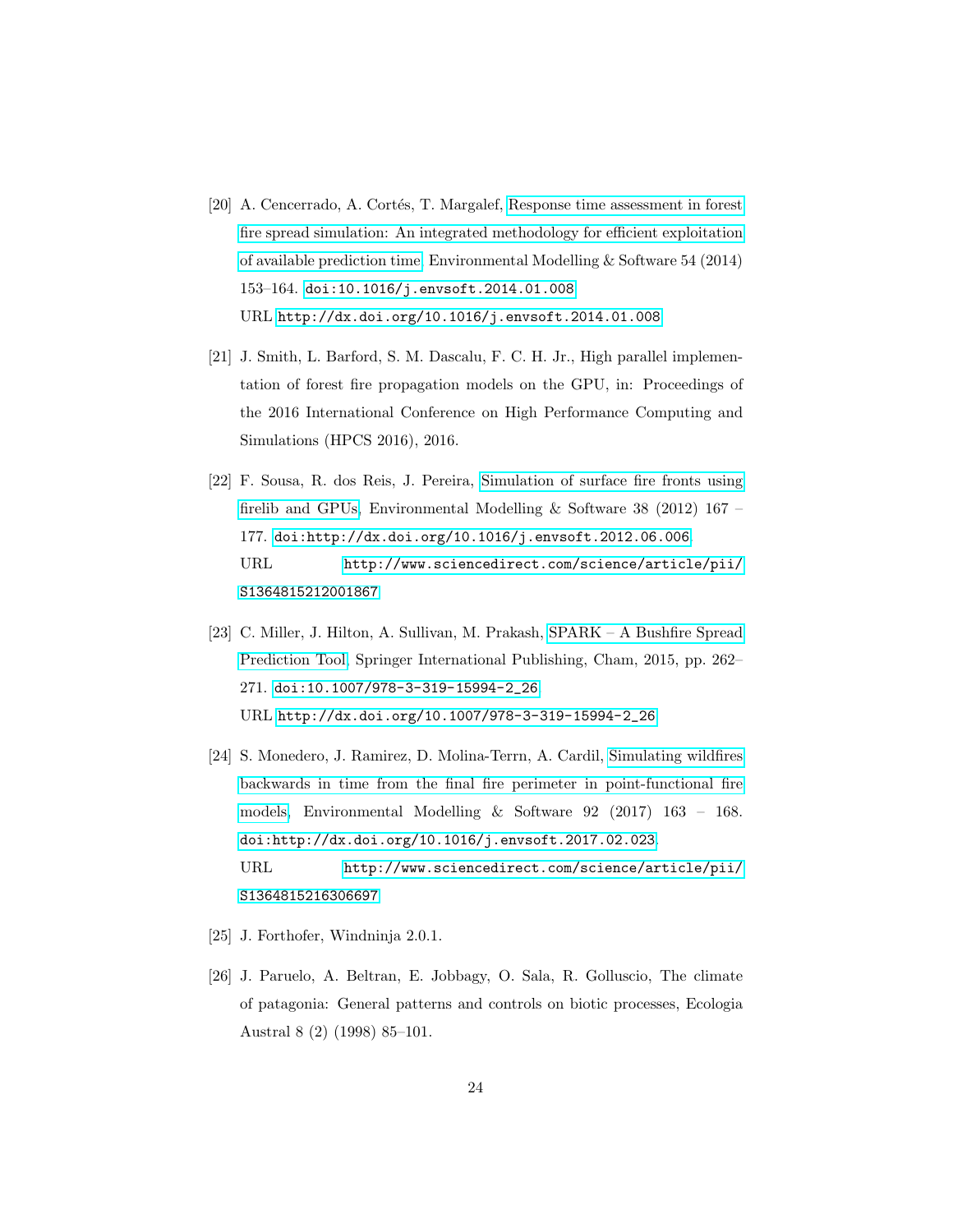- <span id="page-24-1"></span>[27] T. M. John Cheng, Max Grossman, Professional CUDA C Programming, Wrox, 2014.
- <span id="page-24-2"></span>[28] M. F. Piccoli, Computación de Alto Desempeño en GPU, Universidad Nacional de San Luis, 2011.
- <span id="page-24-3"></span>[29] D. B. Kirk, W.-m. W. Hwu, Programming Massively Parallel Processors: A Hands-on Approach, 1st Edition, Morgan Kaufmann Publishers Inc., San Francisco, CA, USA, 2010.
- <span id="page-24-4"></span>[30] S. Cook, CUDA Programming. A developer's guide to parallel computing with GPUs, Morgan Kaufmann Publishers Inc., 2013.
- <span id="page-24-6"></span>[31] J. Sanders, E. Kandrot, CUDA by Example: An Introduction to General-Purpose GPU Programming, 1st Edition, Addison-Wesley Professional, 2010.
- <span id="page-24-5"></span>[32] NVIDIA, [CUDA C Programming Guide](http://docs.nvidia.com/cuda/cuda-c-programming-guide/) (February 2014). URL <http://docs.nvidia.com/cuda/cuda-c-programming-guide/>

#### Appendices

#### <span id="page-24-0"></span>Appendix A. GPGPU - CUDA model

Originally GPUs were developed for the video game industry. These cards were designed to achieve high performance in video game applications, where many similar simple computations had to be done in parallel, thus several basic cores were used in an independent graphics chip (deemed Graphics Processing Unit, GPU) in order to alleviate the main CPU load. As their computational power grew up while keeping prices low, GPU became an attractive architecture for High Performance Computing. Simple and dedicated cores became complex and general purpose cores. First generation GPU cores could perform some specific operations suited for the graphical pipeline. Current GPUs cores have grown in complexity and can perform a wide set of operations. This revamped architecture is called GPGPU (General Purpose GPU) [\[28\]](#page-24-2) [\[29\]](#page-24-3) [\[30\]](#page-24-4).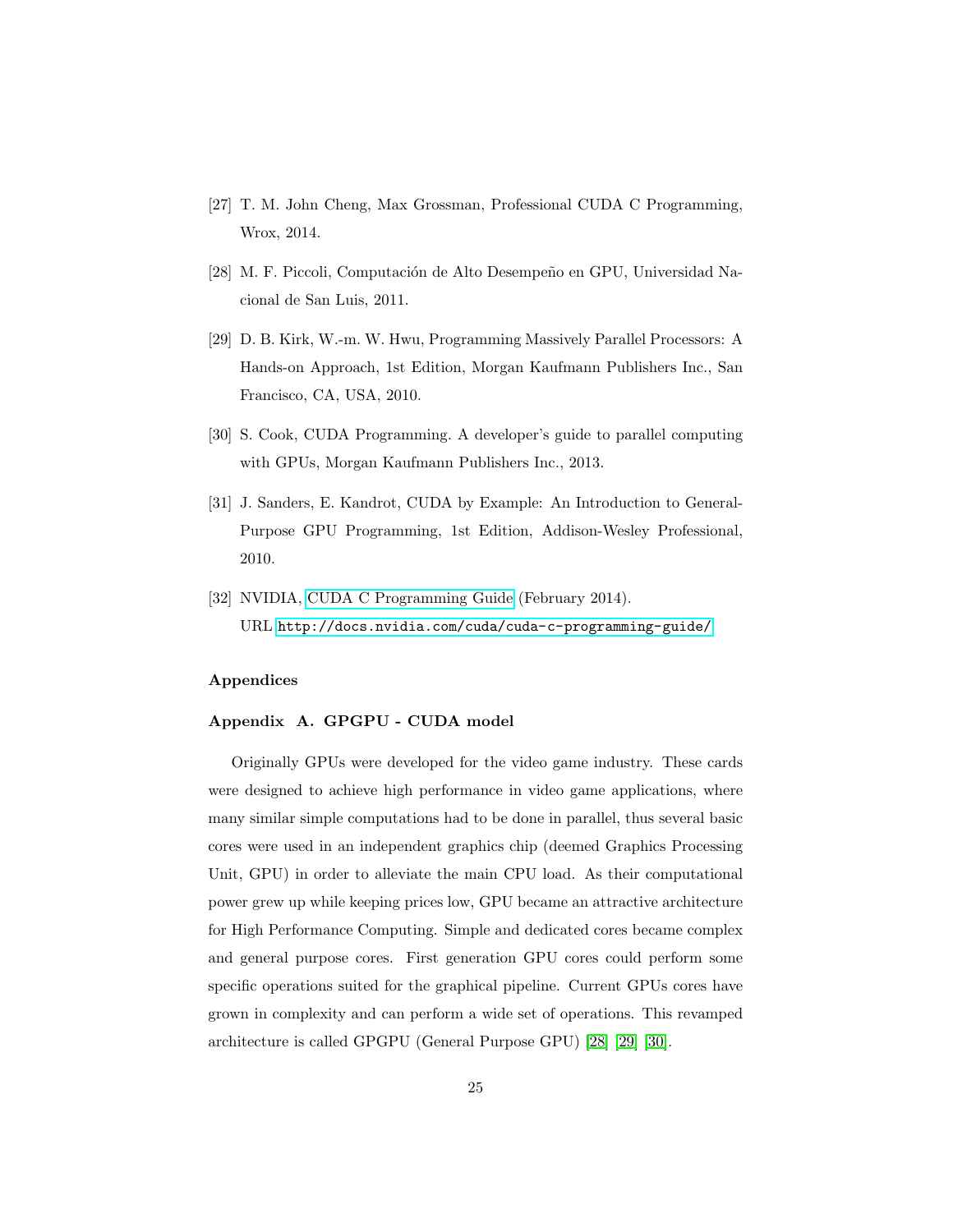

<span id="page-25-0"></span>Figure A.6: (a) Hybrid program CUDA model [\[32\]](#page-24-5). (b) Kernel arrange example [\[32\]](#page-24-5).

The broader use of GPGPU architectures was motivated by the creation and definition of several tools for developing and programming GPGPU applications. Perhaps the most extended of such development environments is CUDA (Compute Unified Device Architecture), which is a language (extensions of other languages such us C, C++, Phyton, etc), a compiler and a programming model [\[31\]](#page-24-6) [\[29\]](#page-24-3) [\[18\]](#page-22-5) [\[32\]](#page-24-5) [\[30\]](#page-24-4) [\[27\]](#page-24-1).

Graphic cards are used in conjunction with a CPU, which governs GPU execution. GPU applications are hybrid programs combining sequential and parallel code. Sequential code is executed on CPU and parallel code is executed on the graphic card. Figure [A.6](#page-25-0) (a) shows the execution flow of such a hybrid CUDA program.

GPU architectures have a memory hierarchy, where each level has its own access velocity, latency, bandwidth, most efficient access pattern, etc. It is necessary to take this hierarchy into account in order to achieve high performance applications.

Parallel CUDA code is executed in kernels. A kernel is a function that is executed by several threads. These threads are arranged in arrays of 1, 2 or 3 dimensions (figure [A.6](#page-25-0) (b)). Launching a kernel implies the creation of large amount of threads. Thread layout is another important design key for achieving high performance.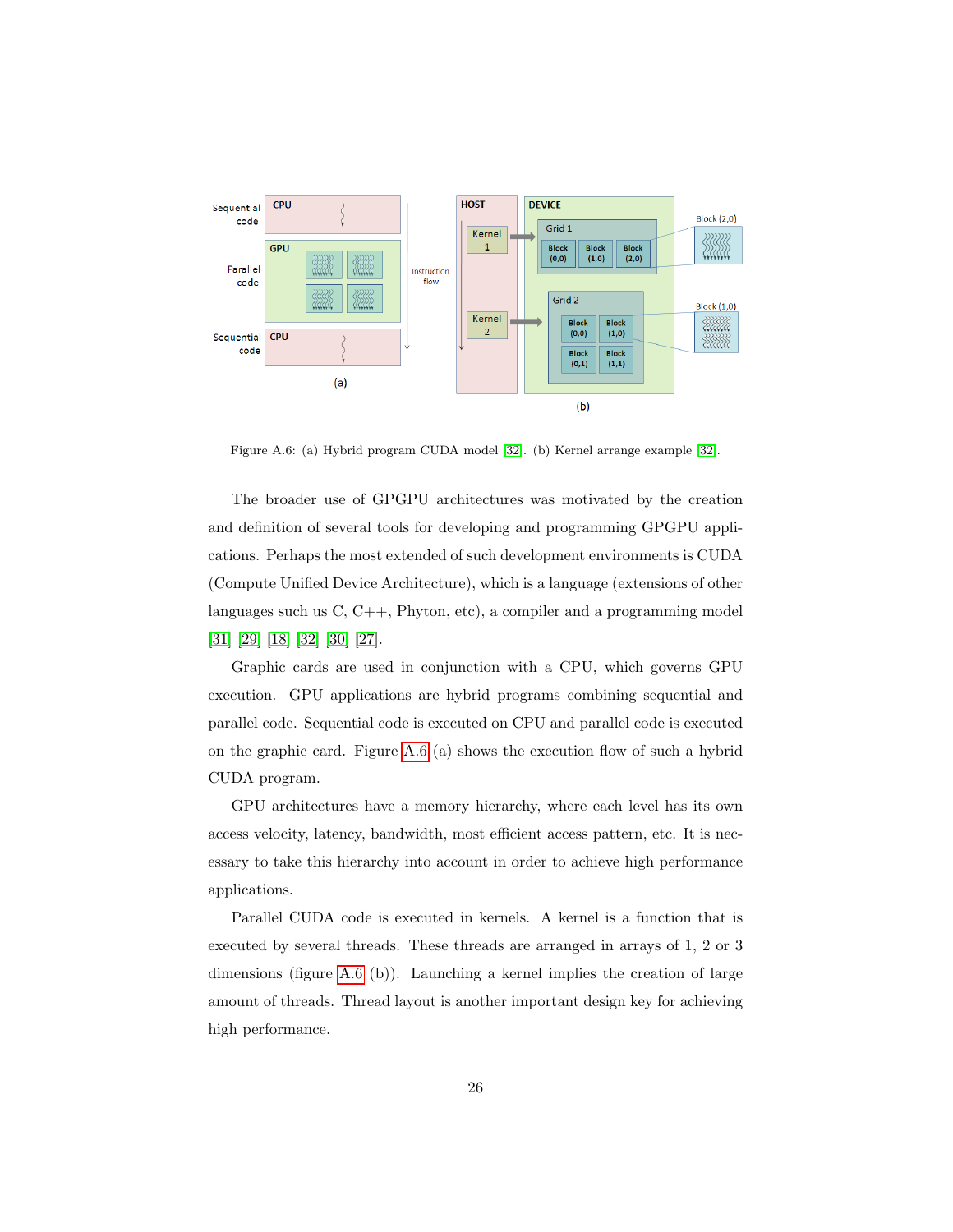### Appendix B. Parallel Genetic Algorithm

The search is performed on a large parameter space: combinations of 5 parameters are evaluated. When the initial ignition point is unknown, the application deals with 7 parameters (X and Y values are added).

In order to accelerate convergence, a Genetic Algorithm (GA) was implemented. This algorithm is based on three main operators: selection, crossover and mutation. The goal of these operations is to generate populations with individual characteristics with good fitness [\[16\]](#page-22-3). Selection is based on: individuals that are well suited to its environment can survive and inherit its genes to their offspring. The selection function is based on giving more chances of being chosen to individuals which are well adapted to its environment. Therefore, good features (genes) are inherit by children (individual of next population). CUDA implementation of selection function includes the elitism function: every evolution includes best individuals of previous citizen. Elitism warranties that good individuals are always selected and its features are included in future generations. Tournament selection was paralellized and implemented using CUDA: a thread for each new individual is launched and each thread chose randomly 2 individuals. Tournament selection involves running tournaments among these two individuals (or "chromosomes"). The winner of each tournament (the one with the best fitness) is selected for crossover.

Crossover operator is used in order to mix parents features and to form new individuals. Half of population size threads are launched and each of them choose randomly a cross point. All data beyond that point in either organism string is swapped between the two parent organisms. The resulting organisms are the children. This technique is called one-point crossover, due to just one cross-point is used (Figure [B.7\)](#page-27-1).

Mutation operator is used to maintain population diversity. Using a small probability, each of the individual gene can be mutated. This operation avoid that search process falls down in a local maximum or minimum. Mutation operation is executed by a thread for each population member. For each indi-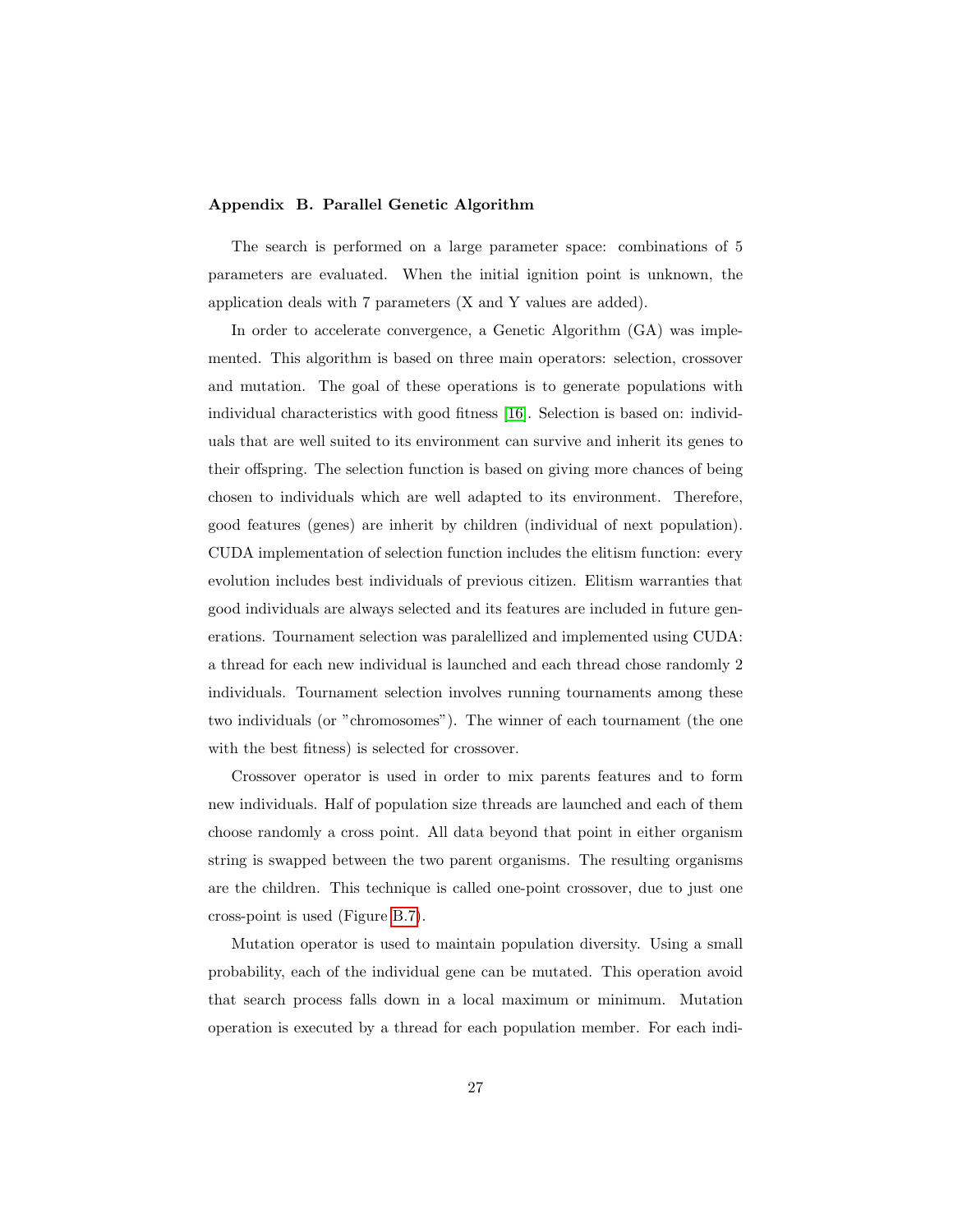

<span id="page-27-1"></span>Figure B.7: One-point crossover of genes.



<span id="page-27-2"></span>Figure B.8: Mutation changes makes a tiny (random) gene change.

vidual gene, a random number is compared with the mutation probability. We had implemented a dynamic mutation: mutation probability decreases as GA advances. Earlier generation mutation allows to search through more distant zones of the whole search space. Then, as population evolves, it is less likely to have a gene mutation (Figure [B.8\)](#page-27-2).

## <span id="page-27-0"></span>Appendix C. Parallel Brute Force Monte Carlo

The very simple methodology starts by randomly sampling a large number of parameter values from a biologically reasonable distribution (assumed uniform in this case). Simulations are performed with the complete set of sampled parameters, and are compared with the reference according to the distance function of Equation [2](#page-8-0) ordered according to their fitness. With this methodology no intelligent search is done in the parameter space. Results obtained with this methodology are shown in Figures [C.9](#page-28-0) and [C.10.](#page-29-1) A time comparison between simulations performed with GA and MC is shown in Figure [C.11,](#page-30-0) where we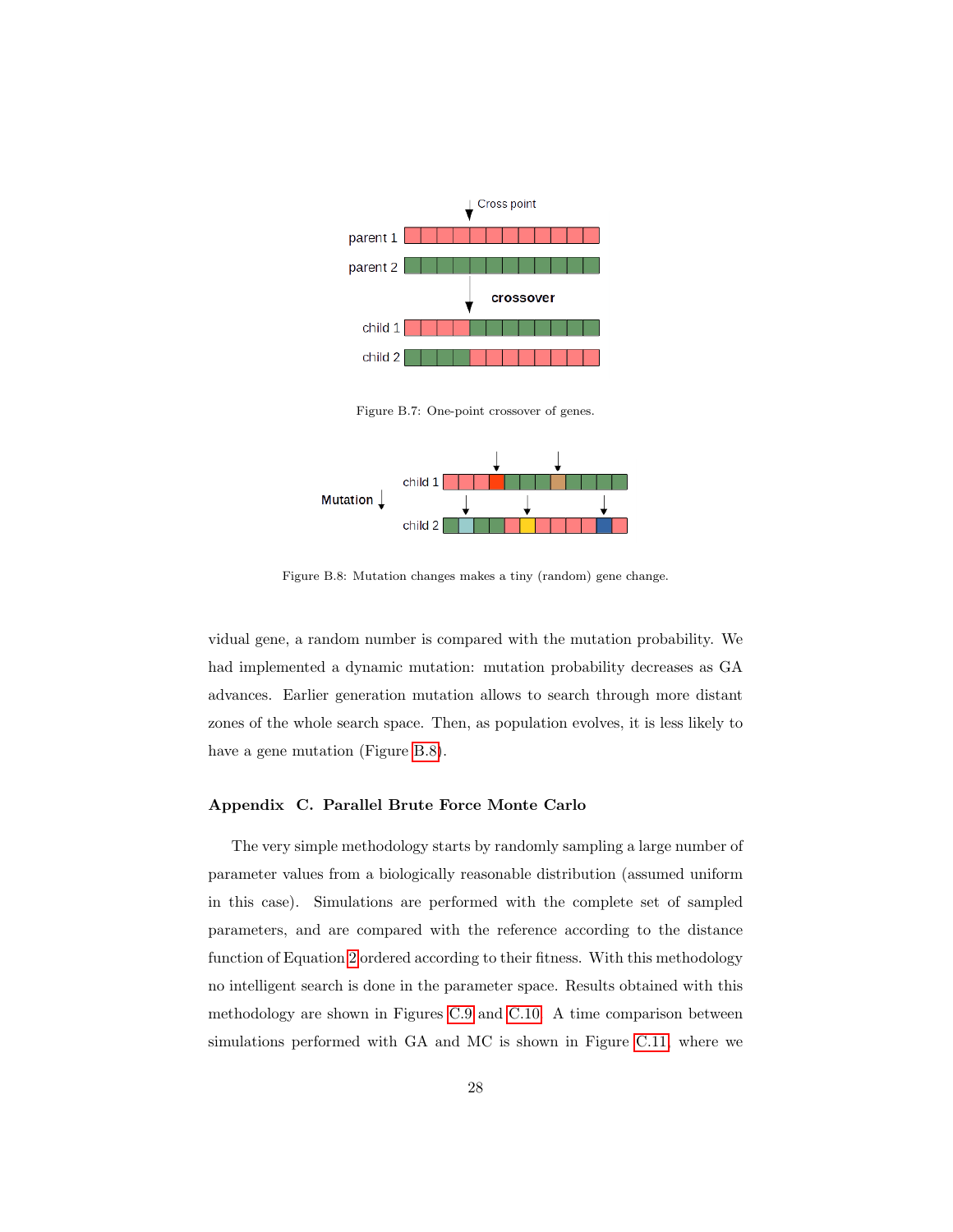can see that the averaged speed of GA is half the one of a simple MC brute force approach. This is because the ensemble of simulations using GA remains closer to the "real simulation" (specially for the last evolution of the algorithm) while simulations with random sampled parameters are more heterogeneous and therefore have more variability in simulation time.



<span id="page-28-0"></span>Figure C.9: Histograms for  $\beta_i$  values after fitting the model using brute force Monte Carlo (yellow bars). Dotted line indicate the true value of the corresponding parameter that was used to generate the fire of reference. One million simulations were performed with all fires starting from the same ignition point  $(x=400; y=250)$  and with propagation parameters taken from an initial Uniform distribution (mean=0, sd=5; light blue).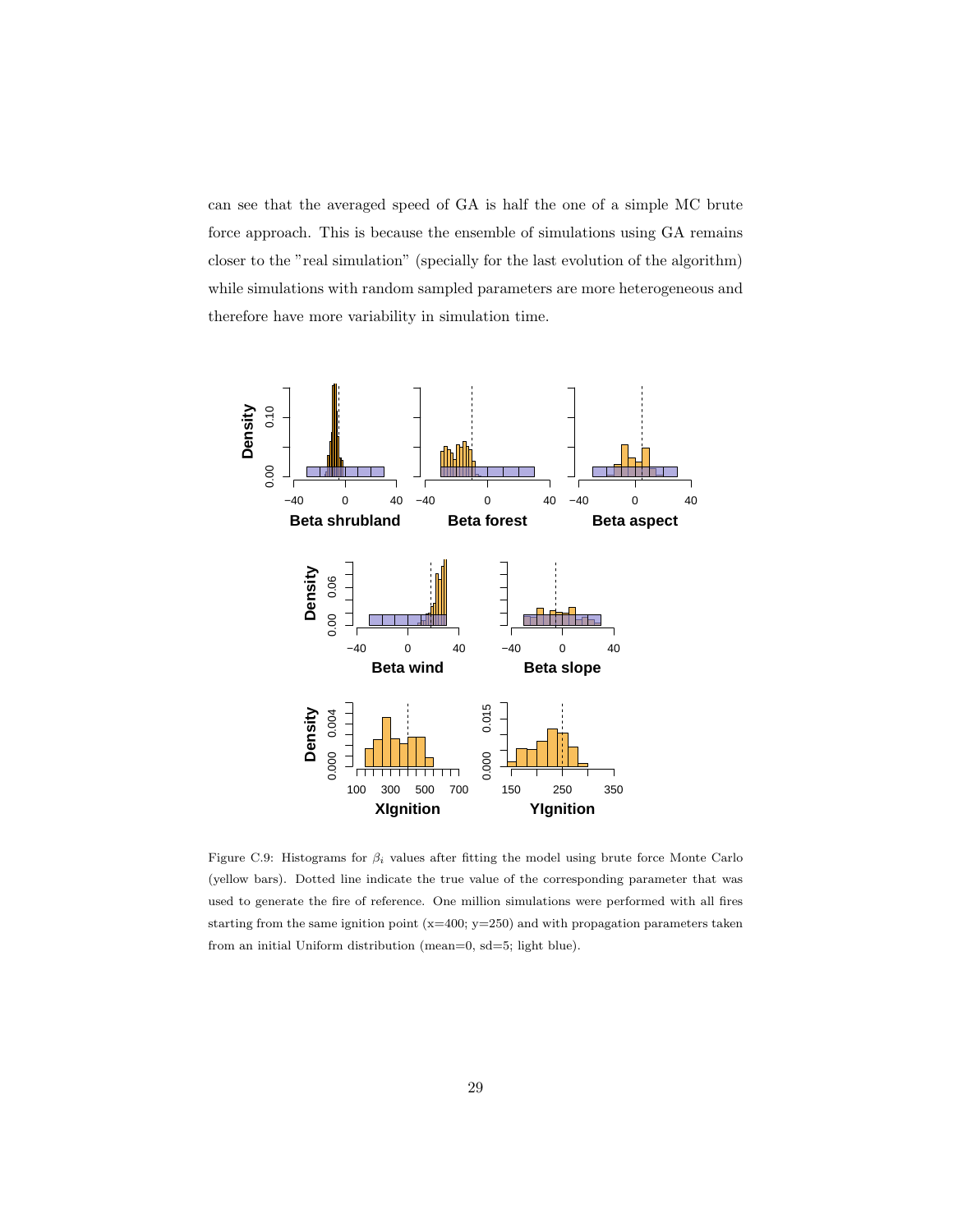

<span id="page-29-1"></span>Figure C.10: Histograms for  $\beta_i$  values after fitting the model using Monte Carlo (yellow bars). Dotted line indicate the true value of the corresponding parameter that was used to generate the fire of reference. One million simulations were performed with all fires starting from the same ignition point  $(x=400; y=250)$  and with propagation parameters taken from an initial Uniform distribution (mean=0, sd=5 ; light blue).

#### <span id="page-29-0"></span>Appendix D. More results

This appendix present results using uniform initial distributions for input parameters. Each histogram shows initial distribution and histograms built with fitted parameter values.

After performing one million simulations with parameter values sampled from a uniform distribution, we obtained histograms for each of the parameters as shown in Figures [D.13](#page-32-0) and [D.12.](#page-31-0) As can be seen in both figures, histograms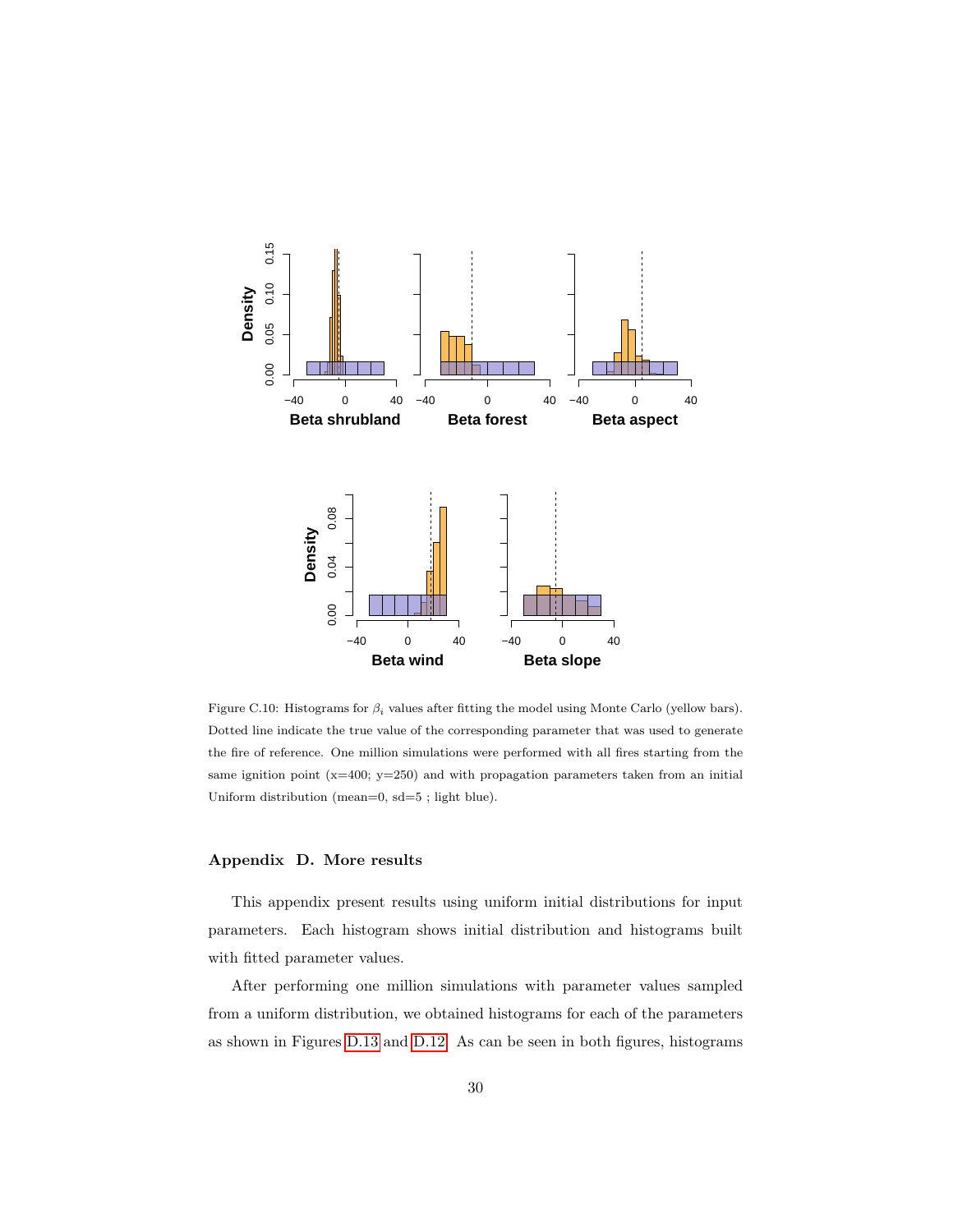

<span id="page-30-0"></span>Figure C.11: Histograms for simulation times using Genetic Algorithm (red) and brute force Monte Carlo (yellow) obtained using a GeForce GXT Titan.

of fitted parameters contain the true parameter values (Table [3\)](#page-13-0). The best set of parameter values was defined as the one corresponding to the minimum fitness. The associated error was computed as the standard deviation of the selected ensemble of parameters. The cutoff fitness value for the selected ensemble was set as the minimum needed to obtain a stationary histogram shape for all the parameters. It's interesting to notice that when the ignition point is considered as an additional parameter (Figure [D.13\)](#page-32-0) some parameters become less identifiable (i.e.  $\beta_{slope}$  and  $\beta_{aspect}$ ). However when the ignition point is fixed in the known values we obtain, after the fitting procedure, well defined histograms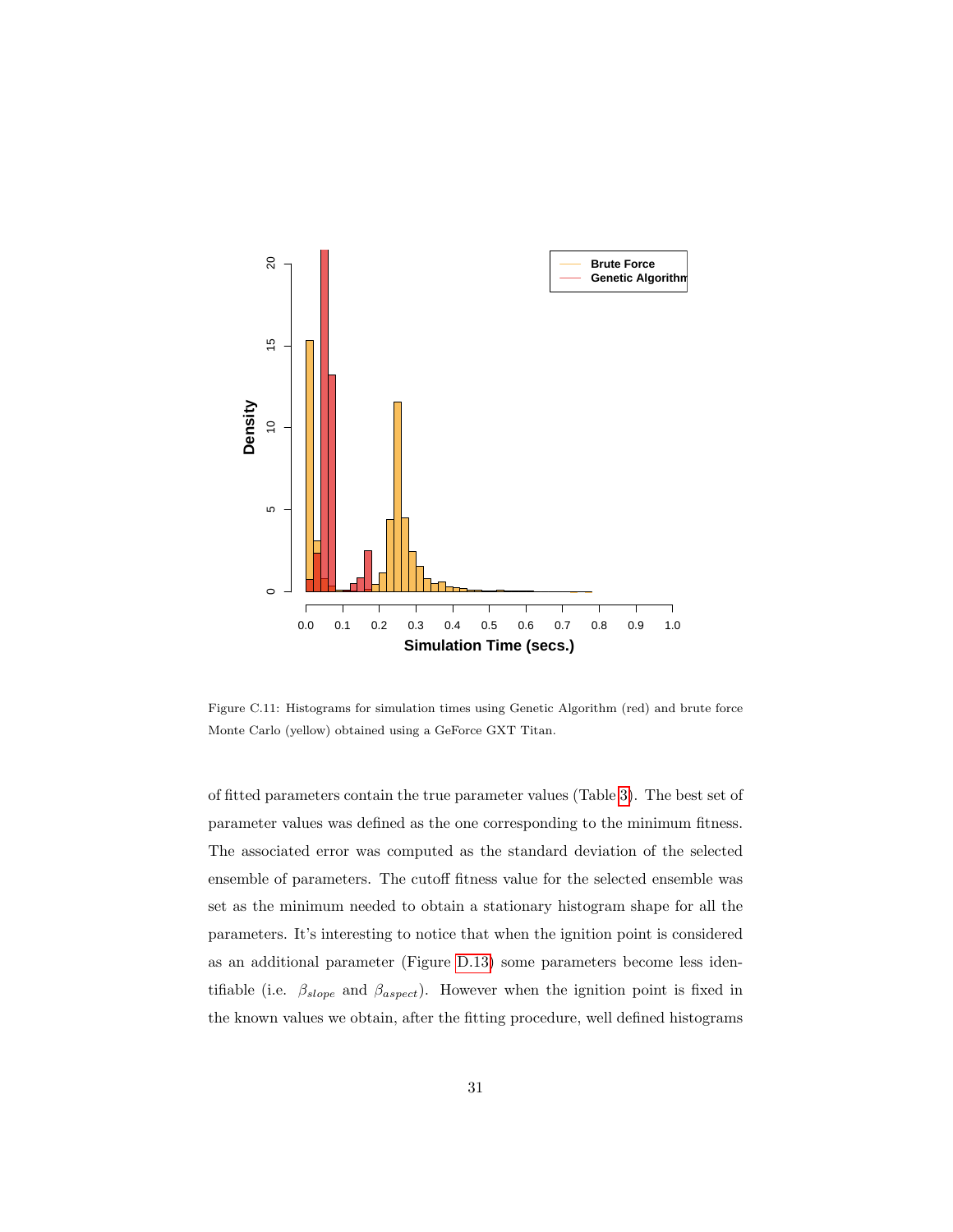

<span id="page-31-0"></span>Figure D.12: Histograms for  $\beta_i$  values after fitting the model using the genetic algorithm. Dotted line indicate the true value of the corresponding parameter that was used to generate the fire of reference. One million of simulations were performed with parameters taken from initial uniform distributions between -30 and 30 (transparent light blue). All the fires started from the same ignition point (x=400; y=250). Fitness was calculated with Equation [2.](#page-8-0)

around the (known) values used for the reference fire.